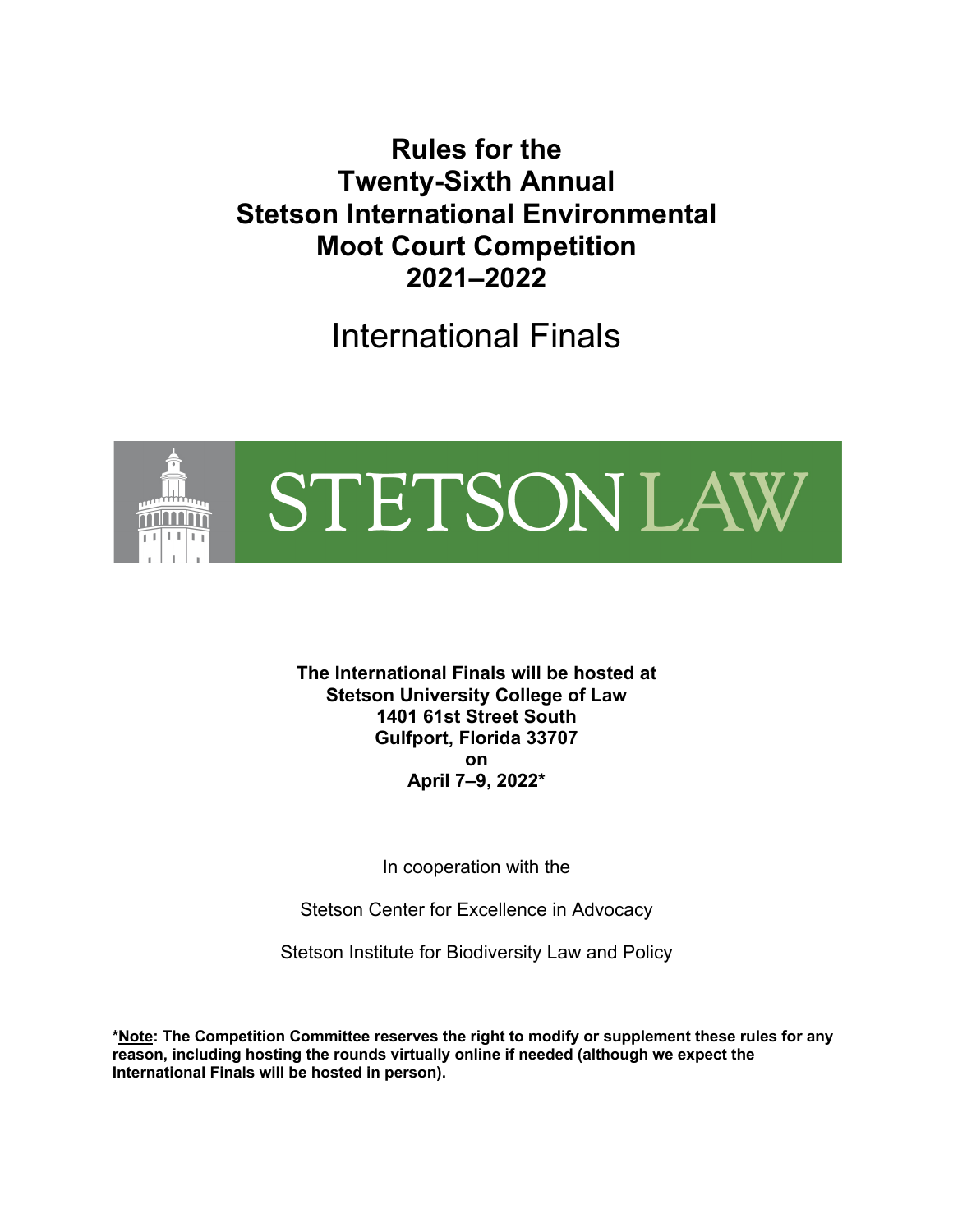# **Important Dates**

| Deadline for requests for clarification of the Record September 10, 2021                                                                                  |
|-----------------------------------------------------------------------------------------------------------------------------------------------------------|
| Memorial due (must be received by this date) November 12, 2021                                                                                            |
| Deadline for protests concerning memorials<br>(memorials will be posted on the Competition website after all regional and national rounds have concluded) |
|                                                                                                                                                           |
|                                                                                                                                                           |
|                                                                                                                                                           |
|                                                                                                                                                           |
|                                                                                                                                                           |
|                                                                                                                                                           |
|                                                                                                                                                           |
|                                                                                                                                                           |

Check-in will begin at 9:00 a.m. on Thursday, April 7. The orientation for coaches and competitors will begin at 11:00 a.m. on April 7. At least one representative of each team **must** check in and attend the orientation; all team members are invited to attend.

The Championship Round will start at approximately 2:00 p.m. on Saturday, April 9. The Awards Ceremony and Closing Reception will start shortly after the conclusion of the Championship Round (approximately 3:30 p.m.) and will conclude at around 5:00 p.m. Tampa International Airport is about 30–40 minutes from campus.

The problem (or Record) is available on the Stetson International Environmental Moot Court Competition website, http://www.stetson.edu/iemcc.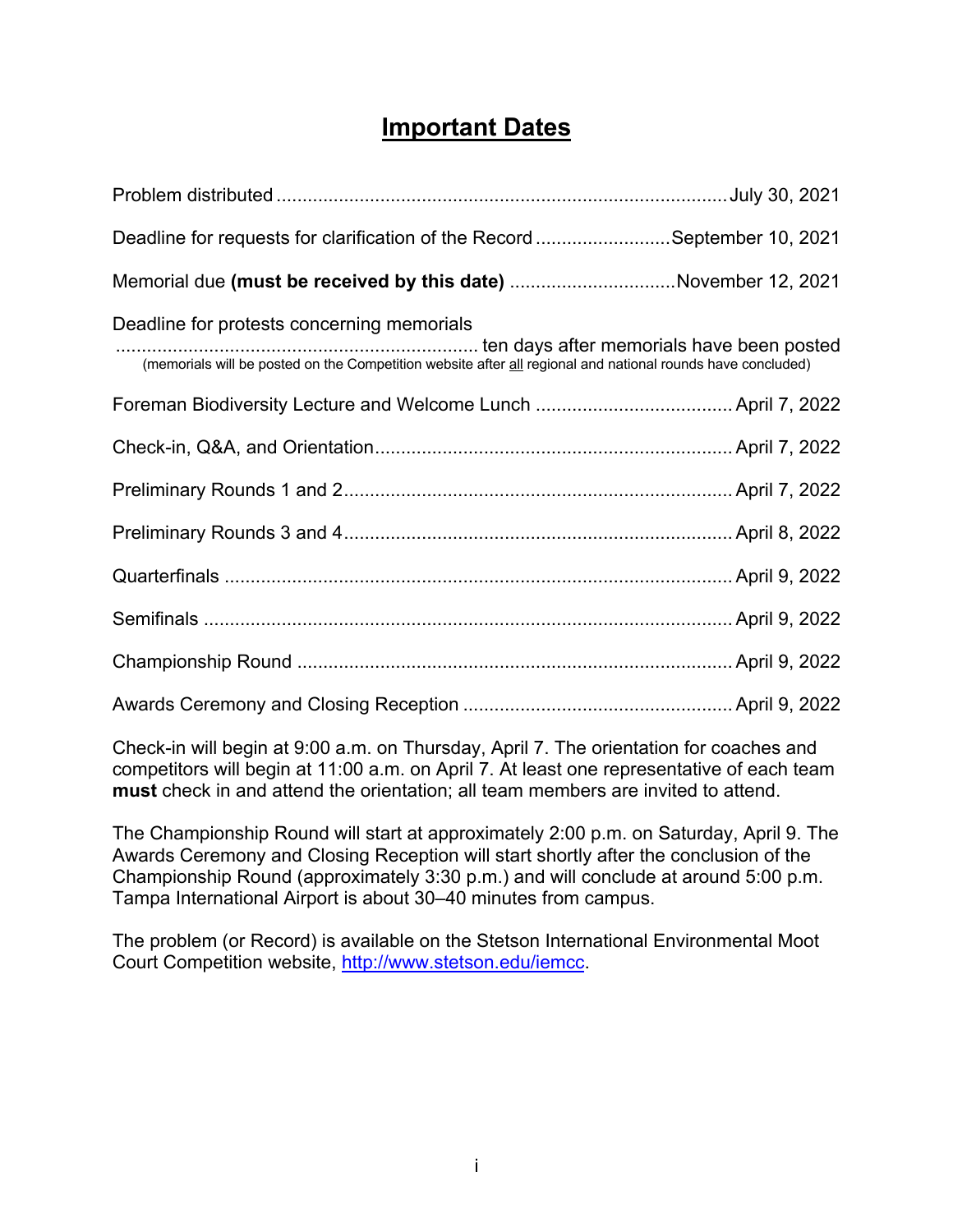# **TABLE OF CONTENTS**

|    |               | Page                                                               |  |
|----|---------------|--------------------------------------------------------------------|--|
| A. |               |                                                                    |  |
|    | $\mathbf 1$ . |                                                                    |  |
|    | 2.            |                                                                    |  |
|    | 3.            |                                                                    |  |
|    |               |                                                                    |  |
|    | 4.            |                                                                    |  |
|    | 5.            |                                                                    |  |
| В. |               |                                                                    |  |
|    | 1.            | Teams Must Compete in a Regional or Other Qualifying Round 2       |  |
|    | 2.            | A Team Participating in a Regional or National Round from the      |  |
|    |               |                                                                    |  |
|    | 3.            | <b>International Memorial-Only Qualifying Round for Teams from</b> |  |
|    |               |                                                                    |  |
| C. |               |                                                                    |  |
|    | $\mathbf 1$ . |                                                                    |  |
|    | 2.            |                                                                    |  |
|    | 3.            |                                                                    |  |
|    | 4.            |                                                                    |  |
| D. |               |                                                                    |  |
|    | 1.            |                                                                    |  |
|    | 2.            |                                                                    |  |
|    |               |                                                                    |  |
| Е. |               |                                                                    |  |
|    | 1.            |                                                                    |  |
|    | 2.            |                                                                    |  |
|    | 3.            |                                                                    |  |
|    | 4.            |                                                                    |  |
|    | 5.            |                                                                    |  |
|    | 6.            |                                                                    |  |
|    | 7.            |                                                                    |  |
|    | 8.            |                                                                    |  |
|    |               |                                                                    |  |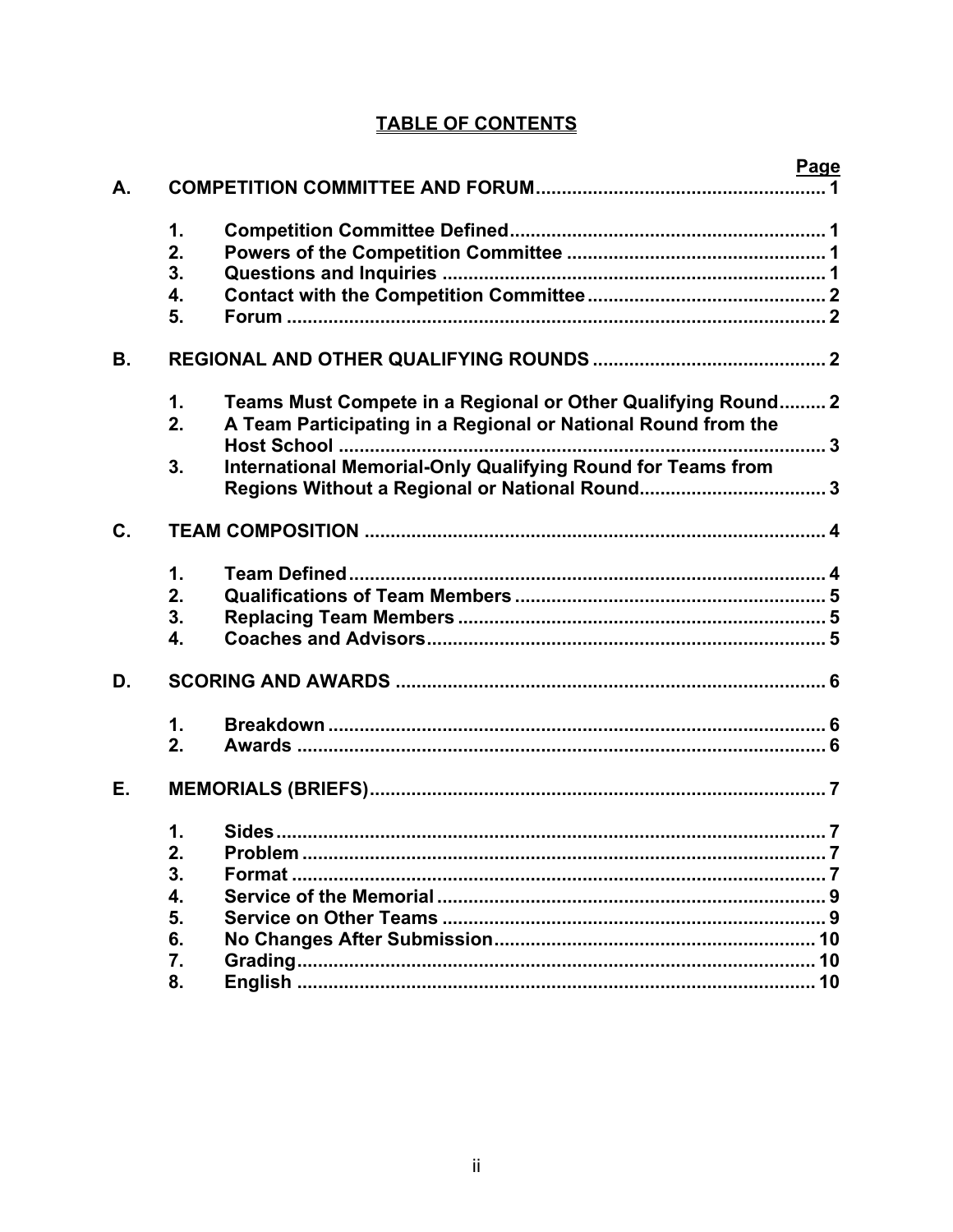| F. |                |                                                     |  |
|----|----------------|-----------------------------------------------------|--|
|    | 1.             |                                                     |  |
|    | 2.             |                                                     |  |
|    | 3.             |                                                     |  |
|    | 4.             |                                                     |  |
|    | 5.             |                                                     |  |
|    | 6.             |                                                     |  |
|    | 7.             |                                                     |  |
|    | 8.             |                                                     |  |
|    | 9.             |                                                     |  |
|    | 10.            |                                                     |  |
| G. |                | SEQUENCE OF ORAL ROUNDS AND ADVANCEMENT AT THE      |  |
|    |                |                                                     |  |
|    | $\mathbf{1}$ . |                                                     |  |
|    | 2.             |                                                     |  |
|    | 3.             |                                                     |  |
|    | 4.             |                                                     |  |
| Η. |                |                                                     |  |
|    | 1.             |                                                     |  |
|    | 2.             |                                                     |  |
|    | 3.             |                                                     |  |
|    | 4.             |                                                     |  |
| L. |                |                                                     |  |
|    | 1.             |                                                     |  |
|    | 2.             | Oral Arguments and Other Competition Challenges  18 |  |
|    | 3.             |                                                     |  |
|    | 4.             |                                                     |  |
|    | 5.             |                                                     |  |
| J. |                |                                                     |  |
|    | 1.             |                                                     |  |
|    | 2.             |                                                     |  |
|    | 3.             |                                                     |  |
|    | 4.             |                                                     |  |
|    | 5.             |                                                     |  |
|    |                |                                                     |  |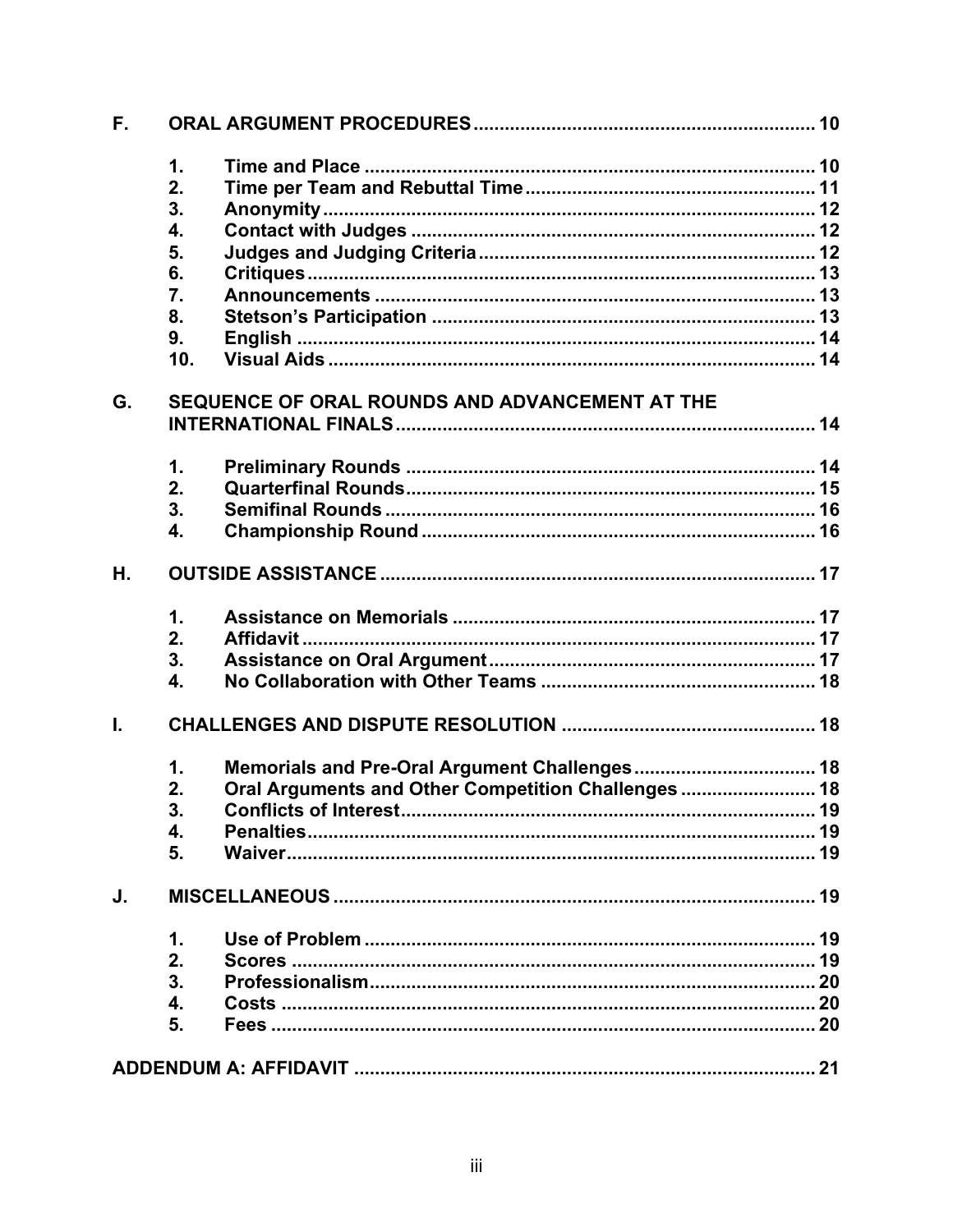### **RULES FOR THE TWENTY-SIXTH ANNUAL STETSON INTERNATIONAL ENVIRONMENTAL MOOT COURT COMPETITION 2021–2022**

### **A. COMPETITION COMMITTEE AND FORUM**

### **1. Competition Committee Defined**

The Competition Committee is comprised of Professor Roy Gardner, Professor Erin Okuno, Katherine Pratt, and other members who may be appointed to serve. Members of the Competition Committee will not be actively affiliated with any team registered to participate in the Competition.

### **2. Powers of the Competition Committee**

- a. The Competition Committee has the sole discretion to enforce all Competition rules.
- b. The Competition Committee has the sole discretion to interpret the Competition rules. No interpretation of the Competition rules is valid unless obtained in writing from the Competition Committee.
- c. The Competition Committee has the sole discretion to answer questions about the Record and all other materials related to the Competition.
- d. The Competition Committee has the sole power to resolve any dispute that may arise during the Competition.
- e. The Competition Committee has the power to change or supplement the Competition rules, should any changes or supplements become necessary. Changes and supplements will be communicated to participating teams as quickly as possible.

# **3. Questions and Inquiries**

Any questions or inquiries about the Competition should be directed to the Competition Committee **in writing**. To the extent a question or inquiry affects other teams, a copy of each written question and answer will be circulated to all participating teams. The deadline for requests for clarification of the Record is September 10, 2021. Each team may submit no more than five (5) requests for clarification of the Record; teams may not break each request for clarification of the Record into sub-parts.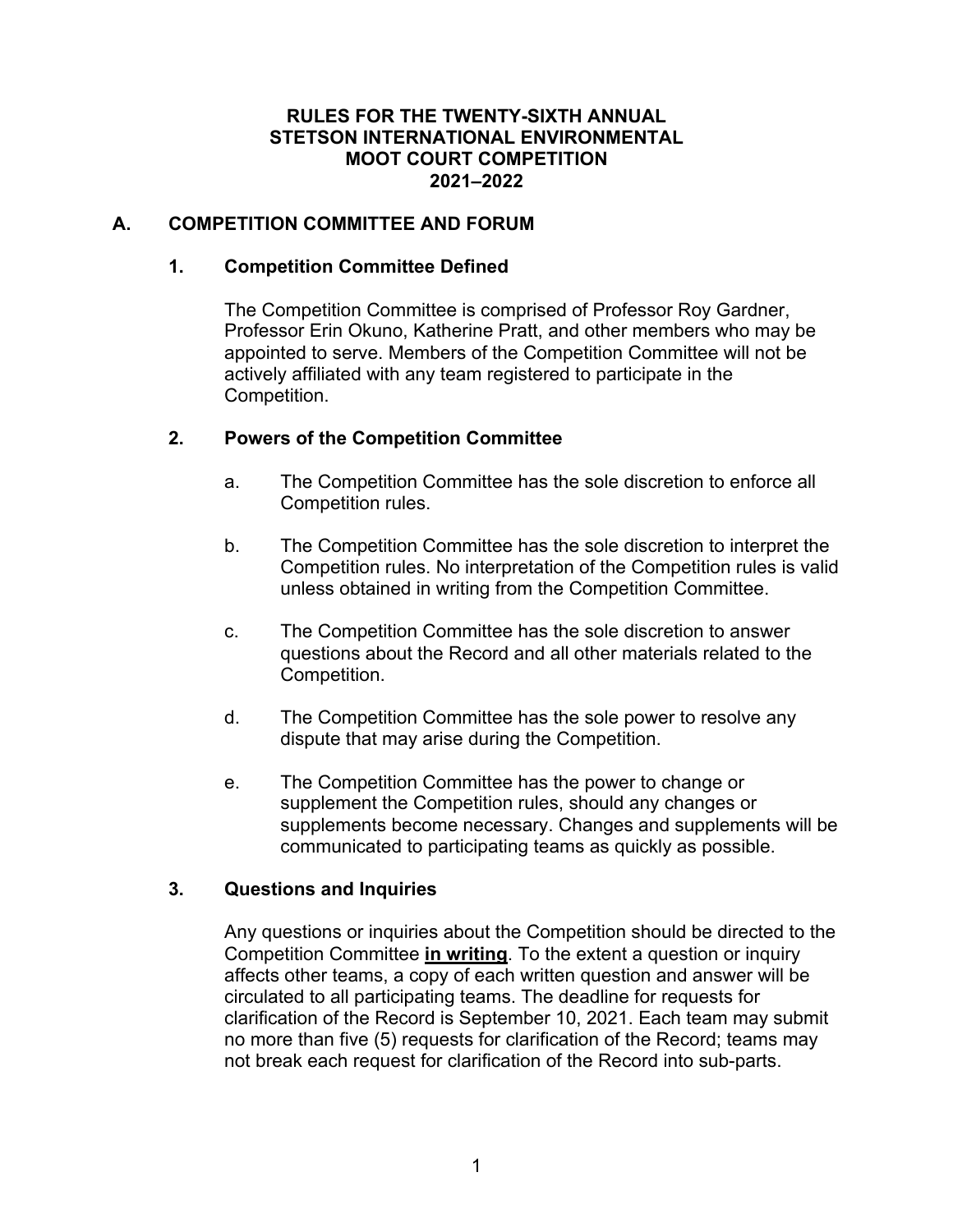# **4. Contact with the Competition Committee**

The Competition Committee may be reached at

**By mail:** International Environmental Moot Court Competition Attn: Professor Roy Gardner Stetson University College of Law 1401 61st Street South Gulfport, Florida 33707

**By email:** gardner@law.stetson.edu **and** kpratt2@law.stetson.edu

### **5. Forum**

The problem will be set in the mock International Court of Justice (ICJ).

# **B. REGIONAL AND OTHER QUALIFYING ROUNDS**

### **1. Teams Must Compete in a Regional or Other Qualifying Round**

Except as provided below, a team must compete in a regional, national, or other qualifying round before advancing to the International Finals. Regional or national rounds are expected to be hosted in person or online by universities in Africa, East Asia, Southeast Asia, Europe, Ireland, India, Latin America, and North America before the International Finals. Memorials submitted from regional or national rounds will be re-graded for the International Finals. Any disputes arising out of regional or national rounds shall be resolved by the regional or national round coordinators.

- a. The regional, national, or other qualifying round will consist of a memorial and oral arguments.
- b. In determining how many teams advance to the International Finals, each region or country will be represented by one team for every six teams that participate in the regional, national, or other qualifying round. For example, if there are six teams participating in a regional round, only the top team will advance to the International Finals. If there are ten teams participating in the regional round, the top two teams will advance to the International Finals.
- c. No individual country may have more than four teams in the International Finals. No individual school may have more than two teams in the International Finals.
- d. With the approval of the Competition Committee and the relevant regional or national round coordinator, a school that hosts a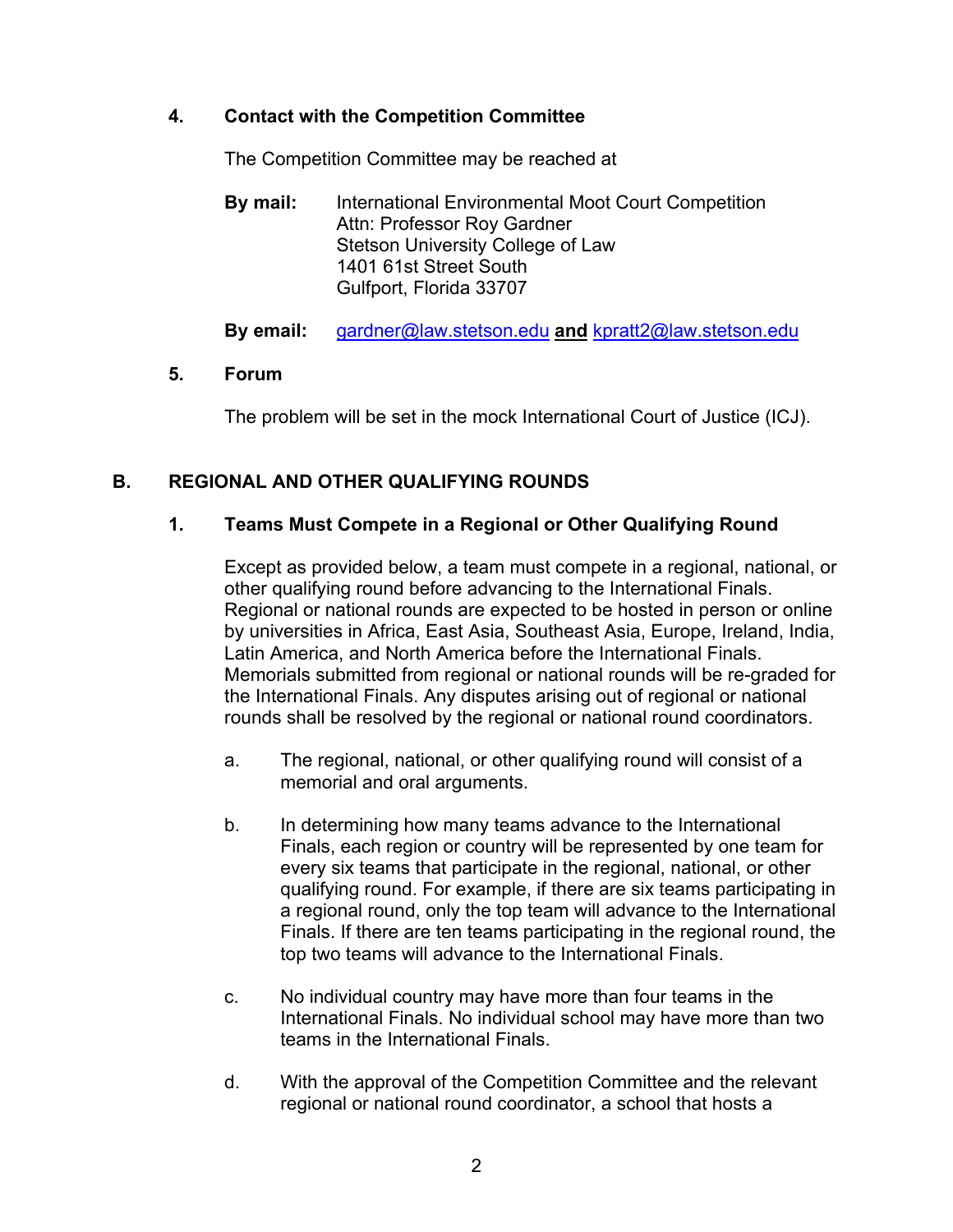regional or national round and competes in that regional or national round will automatically receive an invitation to advance one team to the International Finals, even if the team from the host school did not otherwise qualify. Only one team from a host school may advance to the International Finals.

e. In the interest of having the greatest number of countries participating in the Competition, the Competition Committee may establish additional regional or national rounds.

### **2. A Team Participating in a Regional or National Round from the Host School**

It is permissible for the host school to have a team in the regional or national rounds, as long as the following constraints are met:

- a. The team's coach cannot be involved with any aspect of hosting the regional or national rounds, which includes but is not limited to, not having access to the bench brief during the team's preparation for the oral arguments (or after, if the team advances).
- b. Practice round judges cannot judge the team during the regional or national rounds.
- c. During the regional or national rounds, the coordinators will ensure that all judges do not know the affiliation of the host school's team. All conflicts of interest must be resolved before each round begins.
- d. Individual team members should be counseled to not reach out to the legal community for assistance with their oral arguments, unless first approved by the team's coach and the regional or national round coordinator.

### **3. International Memorial-Only Qualifying Round for Teams from Regions Without a Regional or National Round**

- a. If a team is from a region without a regional, national, or other qualifying round, the team may qualify for the International Finals through the memorial-only qualifying round.
- b. Teams must register for the memorial-only qualifying round by October 1, 2021, and must submit to the Competition Committee their memorials in accordance with these rules by November 12, 2021.
- c. In light of the Competition's history and its interest in encouraging greater participation, the Competition Committee will extend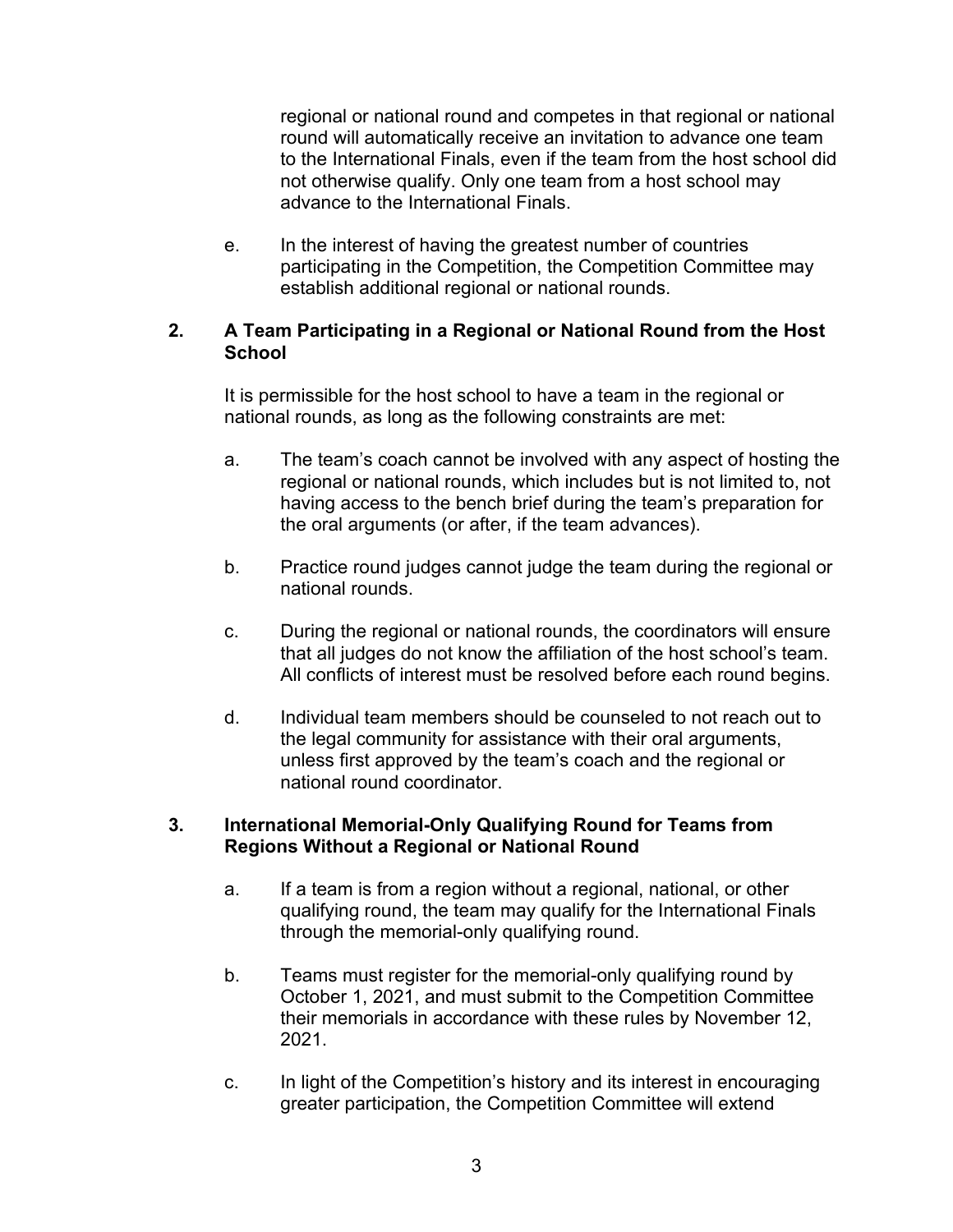invitations to teams through the memorial-only qualifying round if their memorials are of sufficient quality to warrant an invitation.

d. Questions about a team's eligibility to participate in the memorialonly qualifying round should be directed to the Competition Committee (see Rule A(4) above).

### **C. TEAM COMPOSITION**

### **1. Team Defined**

- a. A team consists of two or three persons, each of whom satisfies the criteria listed in Rule C(2) below. [**Note:** Some regional or national rounds may permit up to five team members. While this is permissible in part to encourage broader participation, if a team advances to the International Finals, the team will be restricted to no more than three team members.]
- b. In light of the Competition's interest in encouraging greater participation and subject to the approval of the relevant regional or national round coordinator and the Competition Committee, a single team may consist of students from different schools.
- c. No person may be a member of more than one team, nor may any member of a team discuss the problem or related substantive matters with any member of a different team. Team members may discuss the problem or related substantive matters with only the members of their own team.
- d. Only two team members may present arguments or otherwise participate in any particular round (all three may argue during the competition, but only two may argue in any particular round).
- e. All team members may participate in any other aspect of the Competition, including practice rounds, and researching and drafting the memorial.
- f. Only two team members may sit at counsel table during a round. If there is a third team member, he or she should sit behind his or her teammates, and he or she is not allowed to communicate (verbally, in writing, or otherwise) with his or her teammates during the round, even if the teammates are not arguing at that particular moment.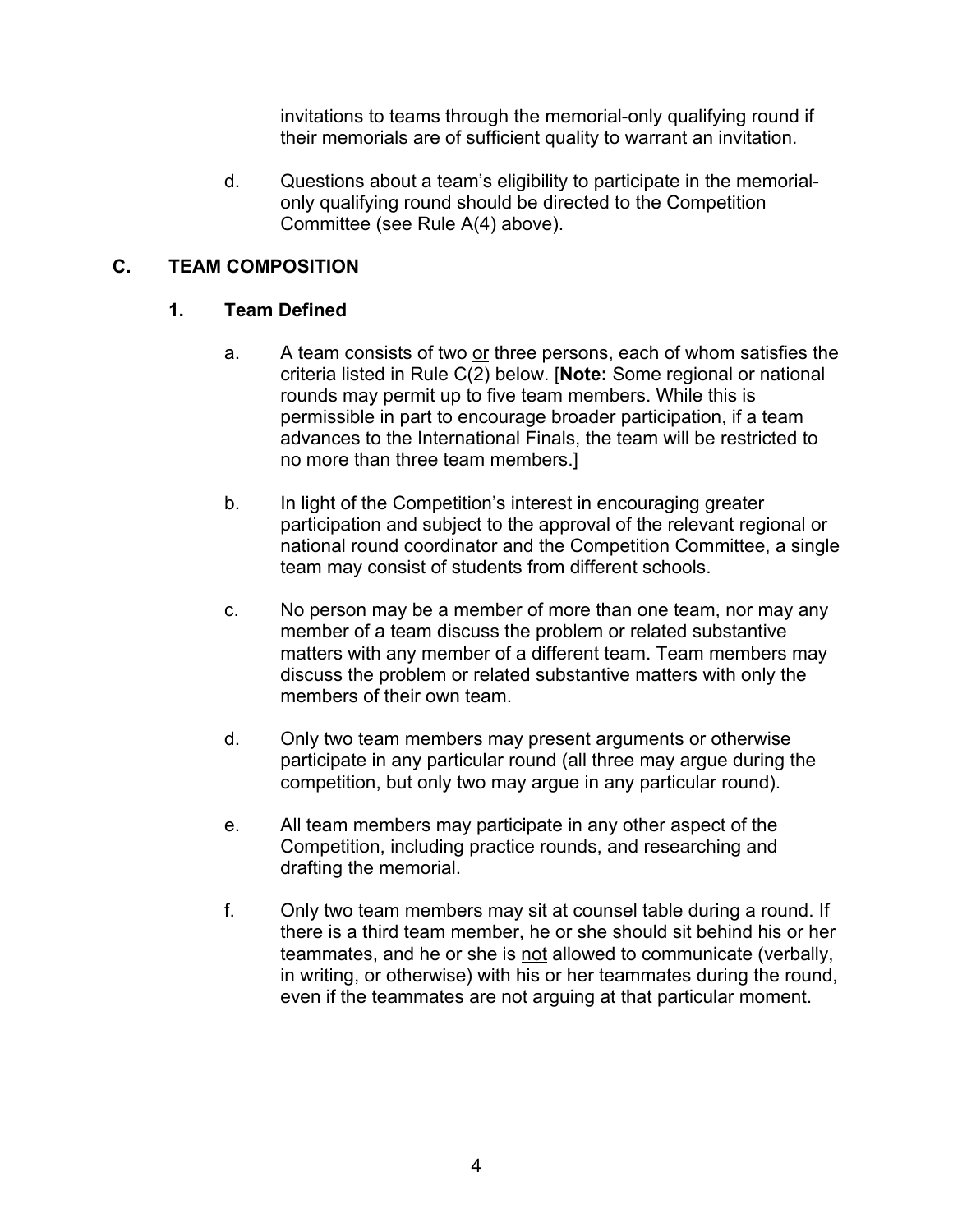# **2. Qualifications of Team Members**

- a. No team member may hold a law degree from a United States law school.
- b. Each team member must be enrolled in a full-time or part-time Juris Doctor or equivalent program in the law school they represent.
- c. No licensed attorney who has practiced law is eligible to participate.
- d. The Competition Committee will determine on an individual basis whether potential team members from countries other than the United States meet these criteria.

### **3. Replacing Team Members**

A team member may be replaced after the team's memorial has been written or substantially written only with the express written consent of the Competition Committee, which will require a showing of good cause (e.g., health or healthcare issues).

### **4. Coaches and Advisors**

- a. Each team may have one or more coaches.
- b. If a school enters more than one team in the Competition, each team must have a different coach. In other words, two teams cannot be coached by the same coach.
- c. Once the record has been released, coaches/advisors are not allowed to help the team members with drafting or editing of the memorial. A coach or advisor's assistance must be in accordance with Rule H(1) below.
- d. Nothing in this rule prevents non-coach, practice round judges from seeing different teams; however, no person may share substantive information from one team with another team. For example, if an individual serves as a practice judge for one team, he or she may later serve as a practice judge for another team but may not tell one team what the other team argued during its presentation.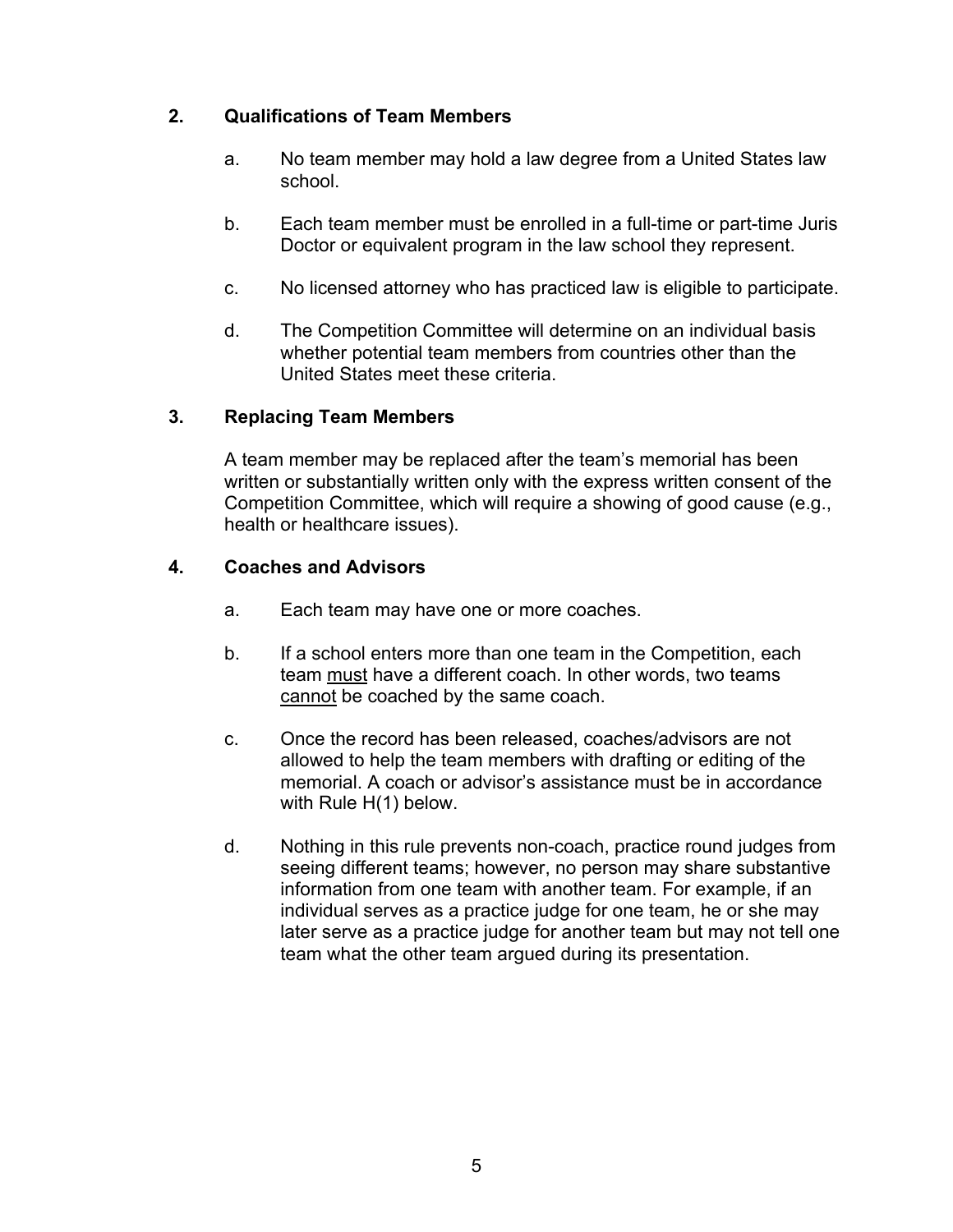### **D. SCORING AND AWARDS**

#### **1. Breakdown**

- a. Scores for each Preliminary Round will be determined by counting the team's memorial score as one-third of the total score and oral score as two-thirds of the total score. Scores for the Quarterfinal Rounds will be determined by counting the team's memorial score as 25% of the total score and oral score as 75% of the total score. Scores for the Semifinal Rounds will be determined by counting the team's memorial score as 10% of the total score and oral score as 90% of the total score.
- b. The oral score will be determined by a panel of judges. The judges will not know the teams' memorial scores.
- c. In the Championship Round, the winner will be determined solely on the decision of the judges. The teams' memorial scores do not factor into the score for the Championship Round.

### **2. Awards**

- a. The International Finals will conclude with the announcement of the following awards:
	- (1) the Competition Champion;
	- (2) runner-up;
	- (3) semifinalists;
	- (4) best overall memorial;
	- (5) runner-up memorial;
	- (6) third place memorial;
	- (7) at least the top five oralists in the Preliminary Rounds; and
	- (8) best individual oralist in the Championship Round.
- b. To be eligible for an oralist award in the Preliminary Rounds, a competitor must argue at least three times. For those who argue four times, the low round score will be dropped.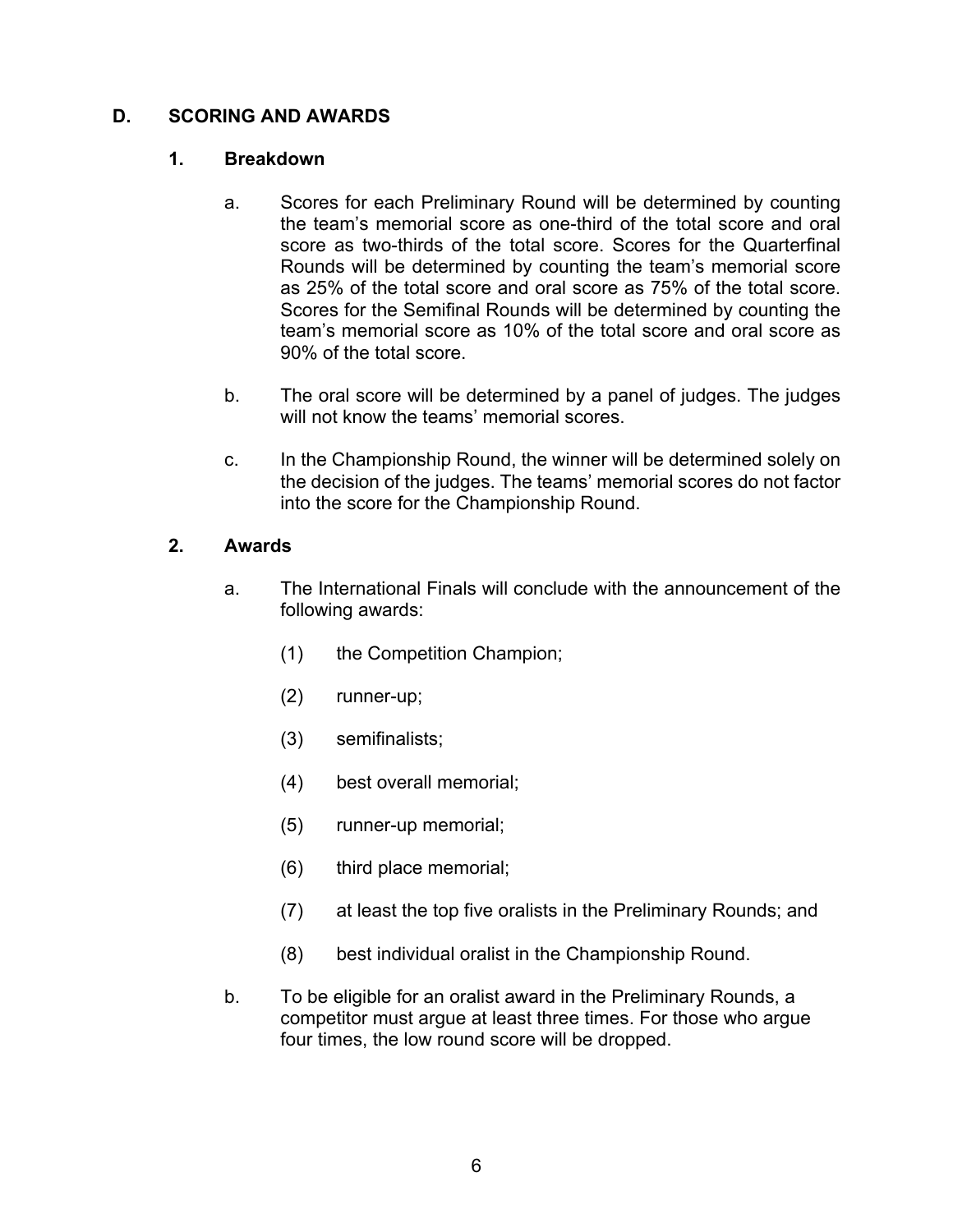c. The same individual cannot win both best oralist awards—the best individual oralist in the Preliminary Rounds and the best individual oralist in the Championship Round.

# **E. MEMORIALS (BRIEFS)**

# **1. Sides**

- a. Each team must submit **either** an Applicant or Respondent memorial to the Competition Committee by November 12, 2021 (for the purposes of these rules, the Applicant is the Federal States of Anhur, and the Respondent is the Republic of Rongo).
- b. Teams will prepare an Applicant or Respondent memorial based on rules for each regional or national round. The regional or national round coordinator may leave the choice to a team's discretion, assign a side, or require teams to prepare memorials for both sides.
- c. If a school enters more than one team in the Competition, one team must represent the Applicant, and the other team must represent the Respondent. The two teams cannot collaborate during the memorial-writing process.

# **2. Problem**

- a. The hypothetical facts on which the Competition is based will be drafted by a person or group of persons knowledgeable in the field of international environmental law.
- b. The person(s) who drafts the problem will also prepare—or supervise the preparation of—a bench memorial that will be provided to persons who judge oral rounds or memorials.

# **3. Format**

- a. The memorial may not exceed **6,500 words** on 8-1/2 x 11-inch pages (or the standard paper used in the courts of the team's country), with one-inch margins at top, bottom, left, and right. **Footnotes do count toward the word limit.** Deductions will be taken if the memorial is over the word count. [Note: Most word processing programs can provide you with a word count.]
- b. The memorial must be typed and double-spaced. A team does not violate the double-spacing requirement by properly including written material that is single spaced, such as a block quote.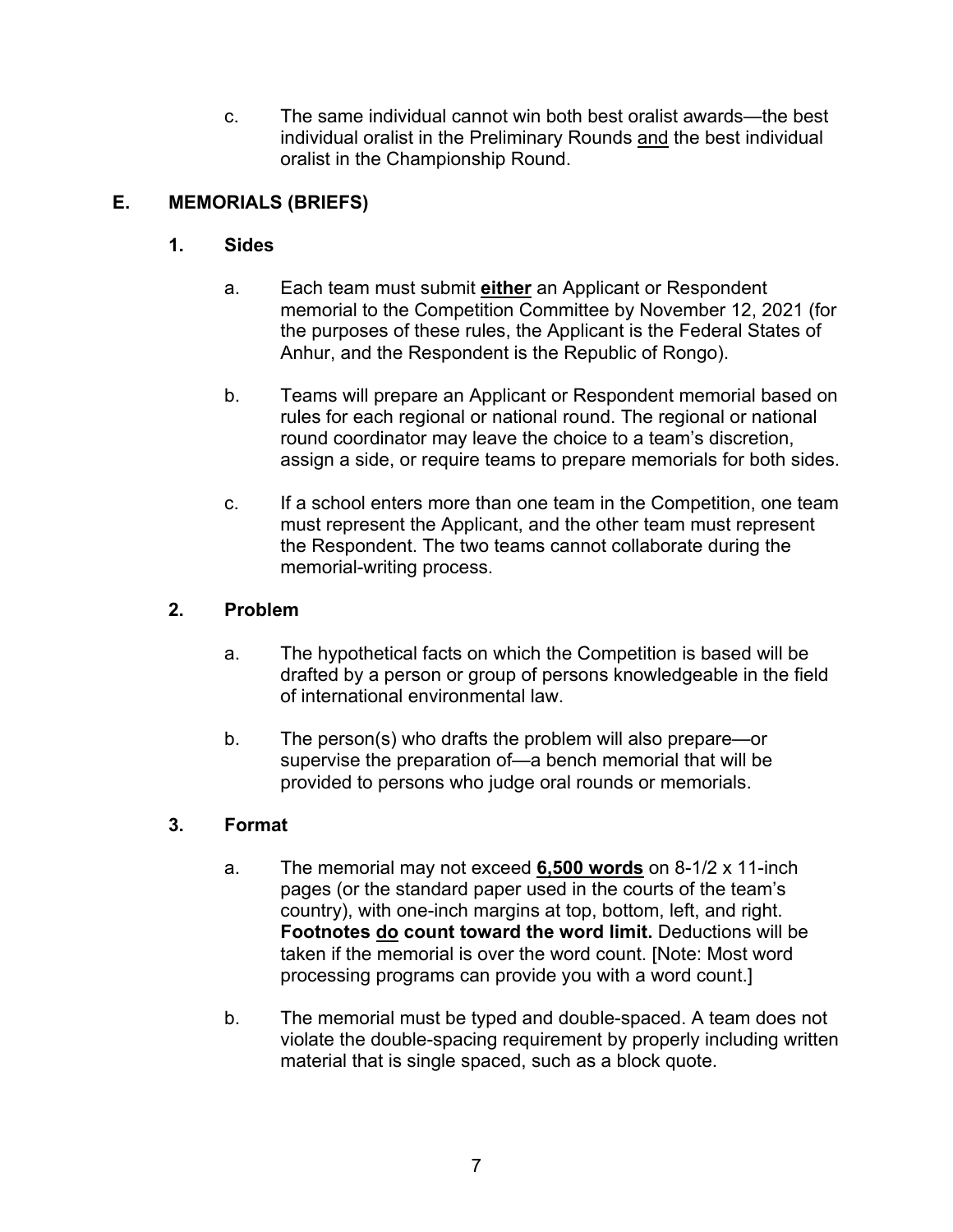- c. Each memorial must include the following sections, in the order listed: front cover page, table of contents, index of authorities, questions presented, statement of jurisdiction, statement of facts, summary of argument, argument with point headings, conclusion, signature block, and affidavit (see Addendum A, included at the end of these rules).
- d. The following sections **do** count toward the word limit: statement of facts, summary of argument, argument with point headings, and conclusion.
- e. The following sections do **not** count toward the word limit: front cover page, table of contents, index of authorities, questions presented, statement of jurisdiction, signature block, and affidavit.
- f. **Limit on Use of Authorities:** In memorials, teams may not use any case issued, order decided, or actions that affect the status of any treaty (for example, signature, accession, ratification, entry into force) after October 15, 2021. [**Note:** This limitation does not apply to oral arguments.]
- g. **Citations:** All citations must conform to the most current version of either *The Bluebook: A Uniform System of Citation* or the *ALWD Guide to Legal Citation*. Teams from outside the United States should make a good effort to comply with proper citation format.
- h. **Identification:** To facilitate anonymous grading, names of the team members and the school they represent must not appear on the memorial. Names of the team members and the school they represent should appear only on the affidavit (see Addendum A), **which must be submitted as a separate file in the same email as the original memorial**.

Each team will be assigned an identification number that is to appear in the uppermost right-hand corner of the front cover page of the team's memorial. For the national and regional rounds, teams should request an identification number from the national or regional round coordinator. Teams participating in the memorialonly qualifying round should request an identification number from the Competition Committee. Teams advancing to the International Finals will receive a new identification number for the International Finals from the Competition Committee.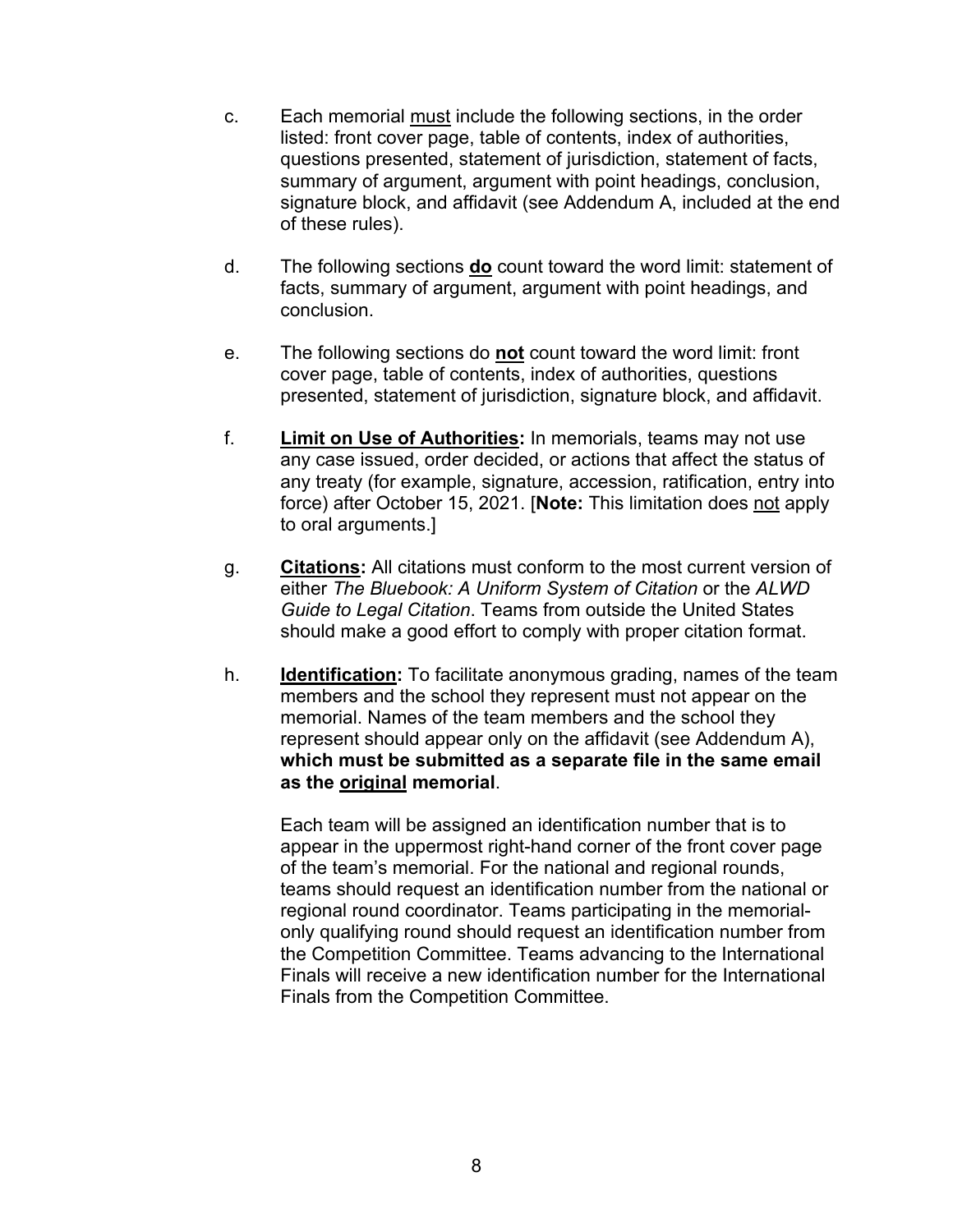### **4. Service of the Memorial**

- a. Every team must submit an electronic copy of its memorial to the Competition Committee. This rule applies to all regional and national rounds, including those rounds in which the memorials are being judged by judges affiliated with that particular regional or national round. All memorials must be submitted to the Competition Committee.
- b. The memorial should be sent as an email attachment in Microsoft Word format as a .doc or .docx file. **Do not send the memorial as a PDF file**.
- c. Name the memorial using your team's random number and "A" for Applicant or "R" for Respondent. For example, if you are assigned team number 2200 and wrote for the Applicant, the file name should be 2200A.doc or 2200A.docx.
- d. The electronic version of the memorial **must be received** by the Competition Committee no later than 5:00 p.m. (Eastern Standard Time) on November 12, 2021. The Committee will post the memorials on the Competition website after **all** regional and national rounds have concluded (see Rule E(5) below).
- e. Memorials that arrive after the deadline will receive a deduction for being submitted late.
- f. In addition to the memorial, each team must submit a signed affidavit. The affidavit should be a separate file from the memorial but should be attached to the same email. The affidavit may be submitted as a PDF file and may be signed electronically if necessary.
- g. The memorial and affidavit should be sent to Katherine Pratt, at kpratt2@law.stetson.edu. Please include the following in the subject line of the email: "2022 IEMCC Memorial XXXX" (where XXXX is the team's assigned identification number).

# **5. Service on Other Teams**

Teams should not send copies of their memorial to any other team. As noted in Rule E(4)(d) above, the Competition Committee will post the memorials of teams advancing to the International Finals on the Competition website after **all** national, regional, or other qualifying rounds are complete.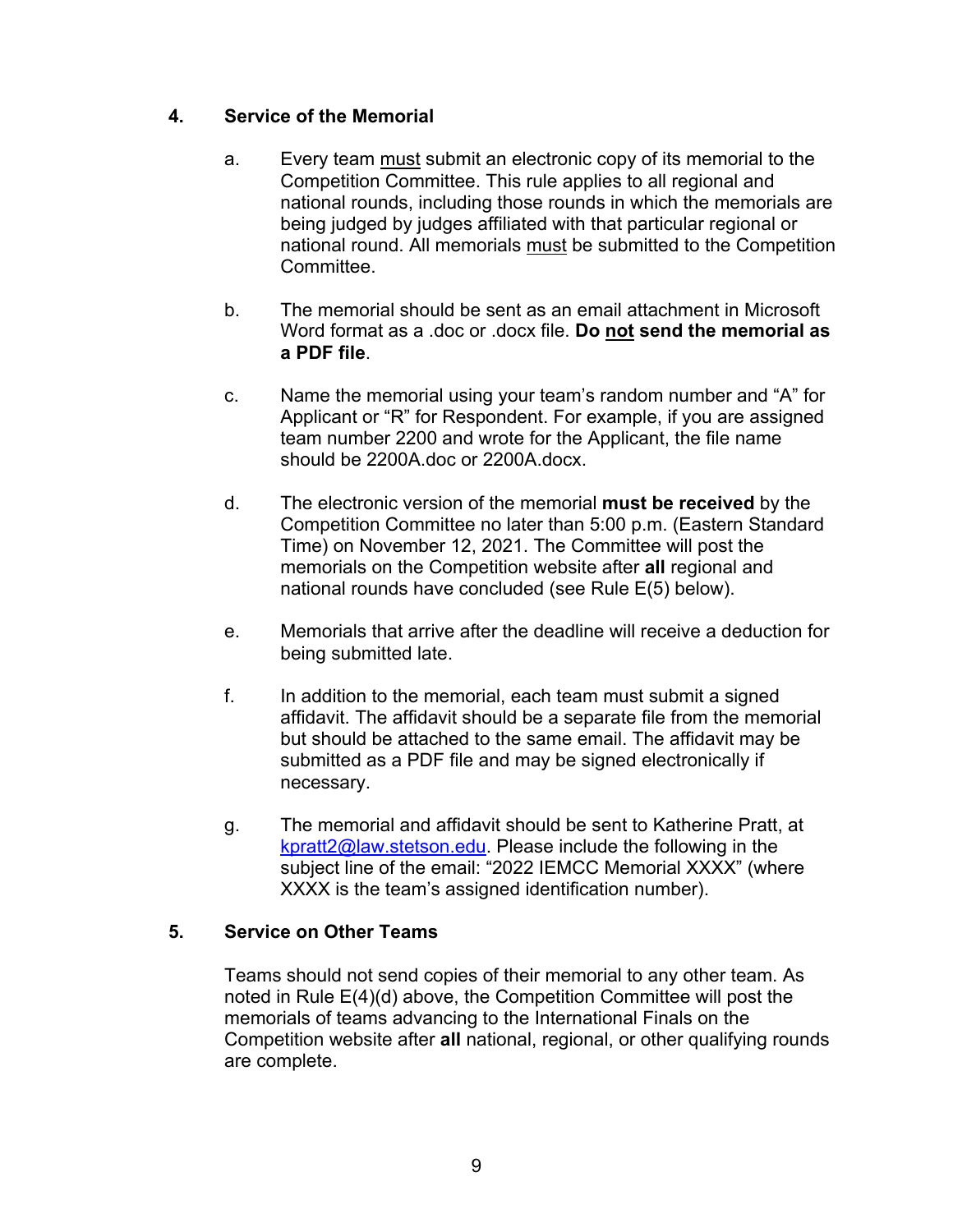Teams competing in the North American Regional Round will have access to the memorials of the teams participating in the North American Regional Round prior to the regional round.

# **6. No Changes After Submission**

Once the memorials have been submitted to the Competition Committee or to any regional, national, or other qualifying round, no revisions, supplements, or additions will be allowed. In addition, no written material outside the memorial will be accepted.

# **7. Grading**

- a. Each memorial will be scored by a panel of judges knowledgeable in the areas of international and/or environmental law.
- b. The scores will be averaged, and that average will be the memorial score used throughout the International Finals; however, the memorial score will not be used to determine the Championship Round winner.
- c. Memorials will be graded for both content and style. The factors memorial judges will consider include, but are not limited to, the following: legal substance; use of authority and extent of research; issue analysis; logic and reasoning; clarity and organization; persuasiveness; thoroughness; style; grammar; spelling; citation frequency and form; and compliance with Competition rules.
- d. Memorial scores will not be released until after the Competition is completed. At that point, the Competition Committee will release a list that reflects the memorial rankings by quartile.
- e. The minimum score on any memorial will be 60.

# **8. English**

Each memorial must be submitted in English.

# **F. ORAL ARGUMENT PROCEDURES**

# **1. Time and Place**

- a. All oral arguments will be held in person at Stetson University College of Law on April 7–9, 2022.
- b. Courtroom assignments will be provided during orientation.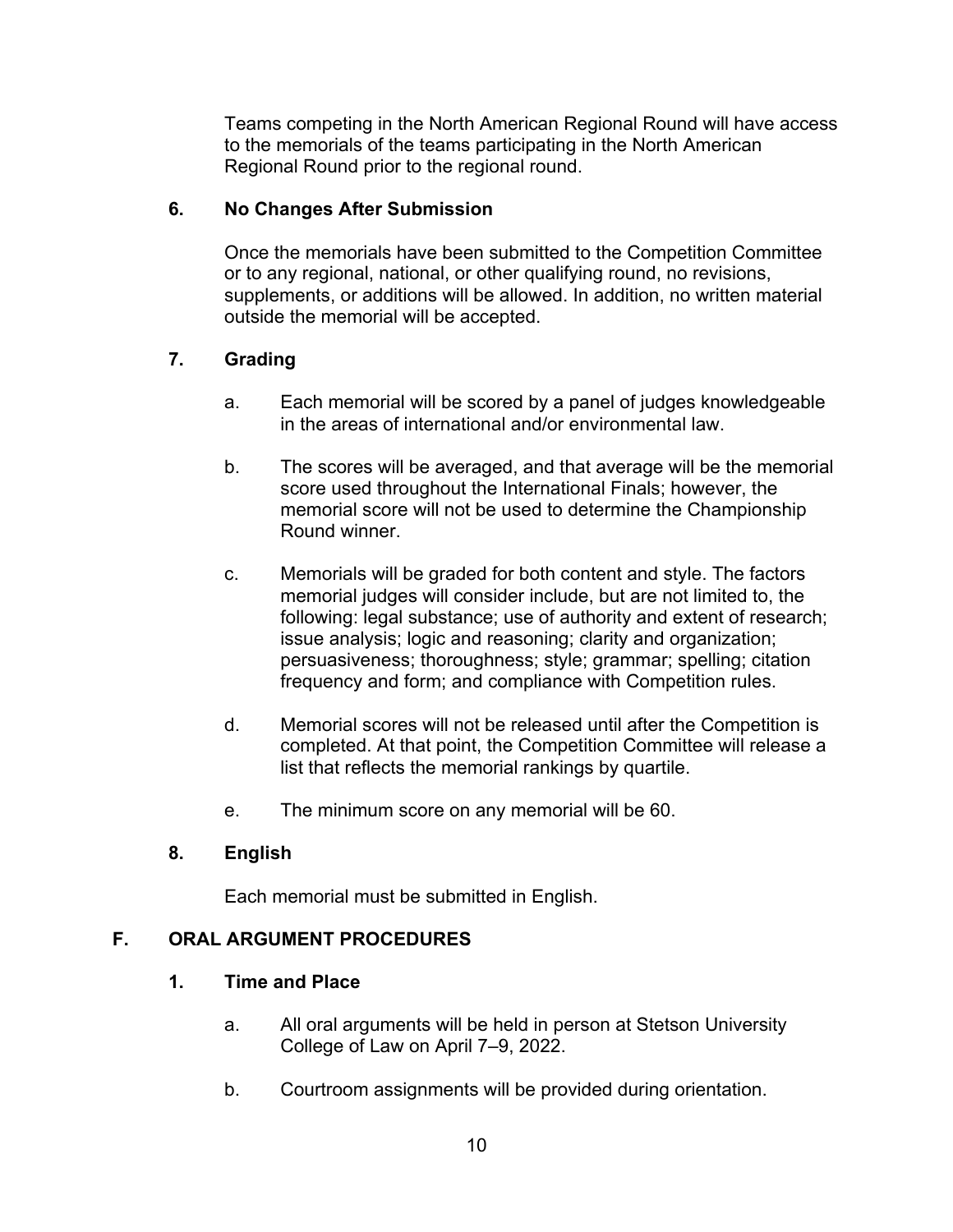c. The first and second Preliminary Rounds will be held on Thursday, April 7, and the third and fourth Preliminary Rounds will be held on Friday, April 8.

#### d. **During the Preliminary Rounds, each team will argue four times and will argue for both the Applicant and Respondent.**

e. One team representative must check in and attend the mandatory orientation meeting on Thursday, April 7, at 11:00 a.m.

### **2. Time per Team and Rebuttal Time**

- a. Each oral round will be limited to sixty minutes; each team will have thirty minutes to argue.
- b. Teams representing the Applicant in a round may reserve up to five minutes of their time for rebuttal by (1) informing the bailiff before the round how much rebuttal time will be reserved and the time breakdown for each team member, **and** (2) requesting rebuttal time from the presiding judge in the beginning of the Applicant's argument.
- c. Only one team member may argue on rebuttal; either participating member may give rebuttal. The team member arguing the rebuttal does not need to be designated in advance of the argument.
- d. Previously reserved rebuttal time may be waived by the Applicant following the close of Respondent's argument; however, the Applicant may not otherwise reallocate rebuttal time once the round begins.
- e. Sur-rebuttal by the Respondent will not be allowed.
- f. Each participating team member must intend to speak for at least ten minutes (in addition to rebuttal time).
- g. Nothing in this rule requires a 50/50 split of time between teammates; however, any reserved time not used by one oralist will not be reallocated to another oralist.
- h. During the oral arguments, a bailiff will keep time for each team and provide the following time cards: 10, 7, 5, 3, 1, and stop. Oralists are welcome to take a timer to the podium; however, the bailiff's timer is the official time. (If a timer is taken to the podium, the timer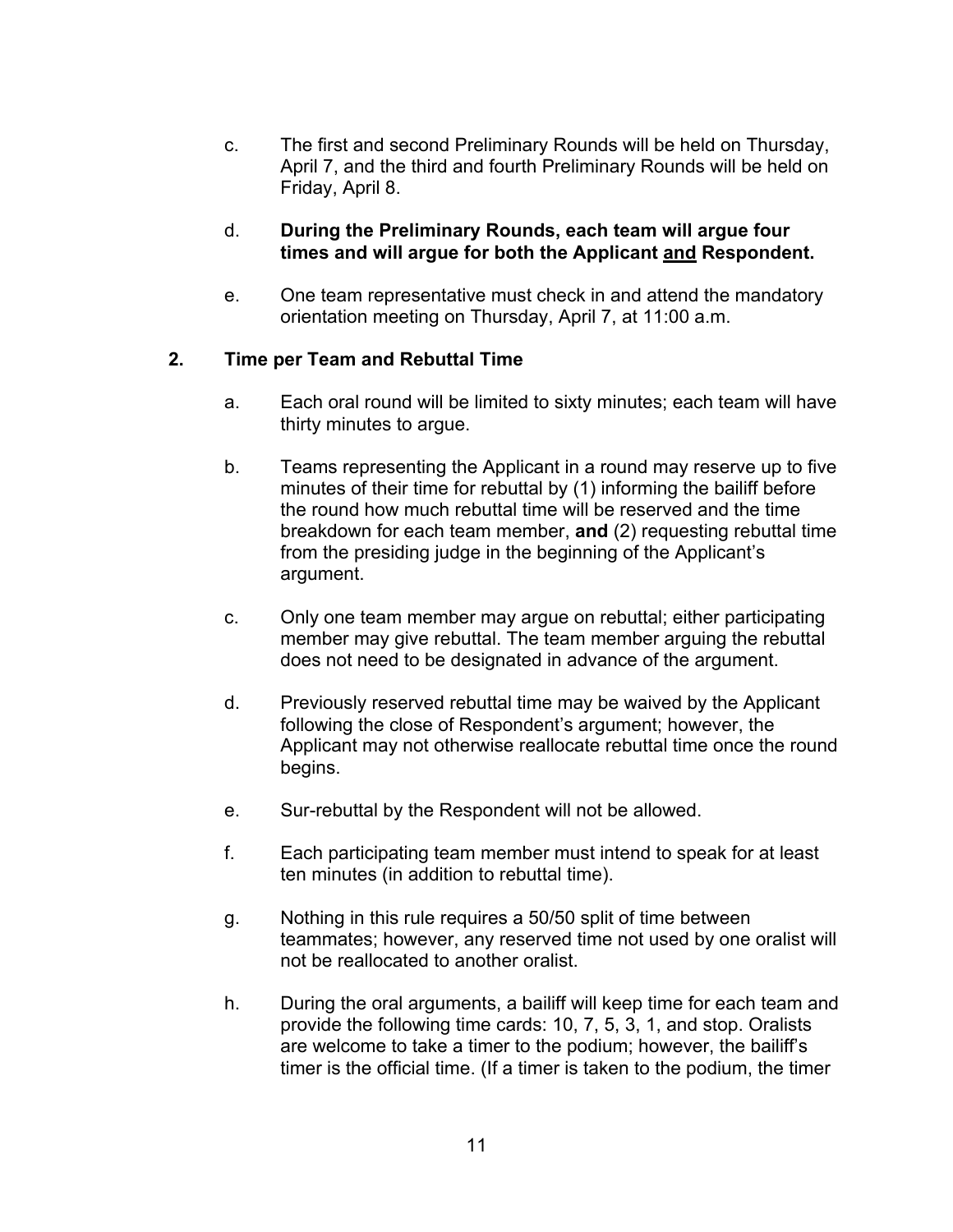cannot have email or internet capabilities, and the timer must not make any sounds.)

i. During the oral arguments, laptops, phones, or other similar electronic devices are not permitted at counsel table.

# **3. Anonymity**

- a. Although counsel may introduce themselves to the tribunal in the usual manner, the team's law school affiliation must not be mentioned at any time before, during, or **after** the oral argument (because some judges may preside in more than one round).
- b. Further, all team members, coaches, advisors, and observers must refrain from identifying a team's school at any time and in any manner, including, but not limited to, wearing any identifying items, such as school clothing, patches, or pins, or carrying identifying material, such as a notebook with a school logo.
- c. Each team will be provided with a table card with the school's team number. The card should be placed on counsel table facing the judges at the beginning of each round and should remain on the table throughout the round.

# **4. Contact with Judges**

- a. All team members and individuals affiliated with a team are prohibited from speaking with the judges before a round.
- b. Because individuals may judge more than one round, until a team is eliminated from the Competition, team members and individuals affiliated with the team should not speak with judges about any substantive matters or a team's identification.

# **5. Judges and Judging Criteria**

- a. Barring unforeseen circumstances, each round will be judged by at least three persons.
- b. Judges will be provided with a copy of the bench memorial and the problem.
- c. Oral argument judges will **not** be provided with copies of the teams' memorials.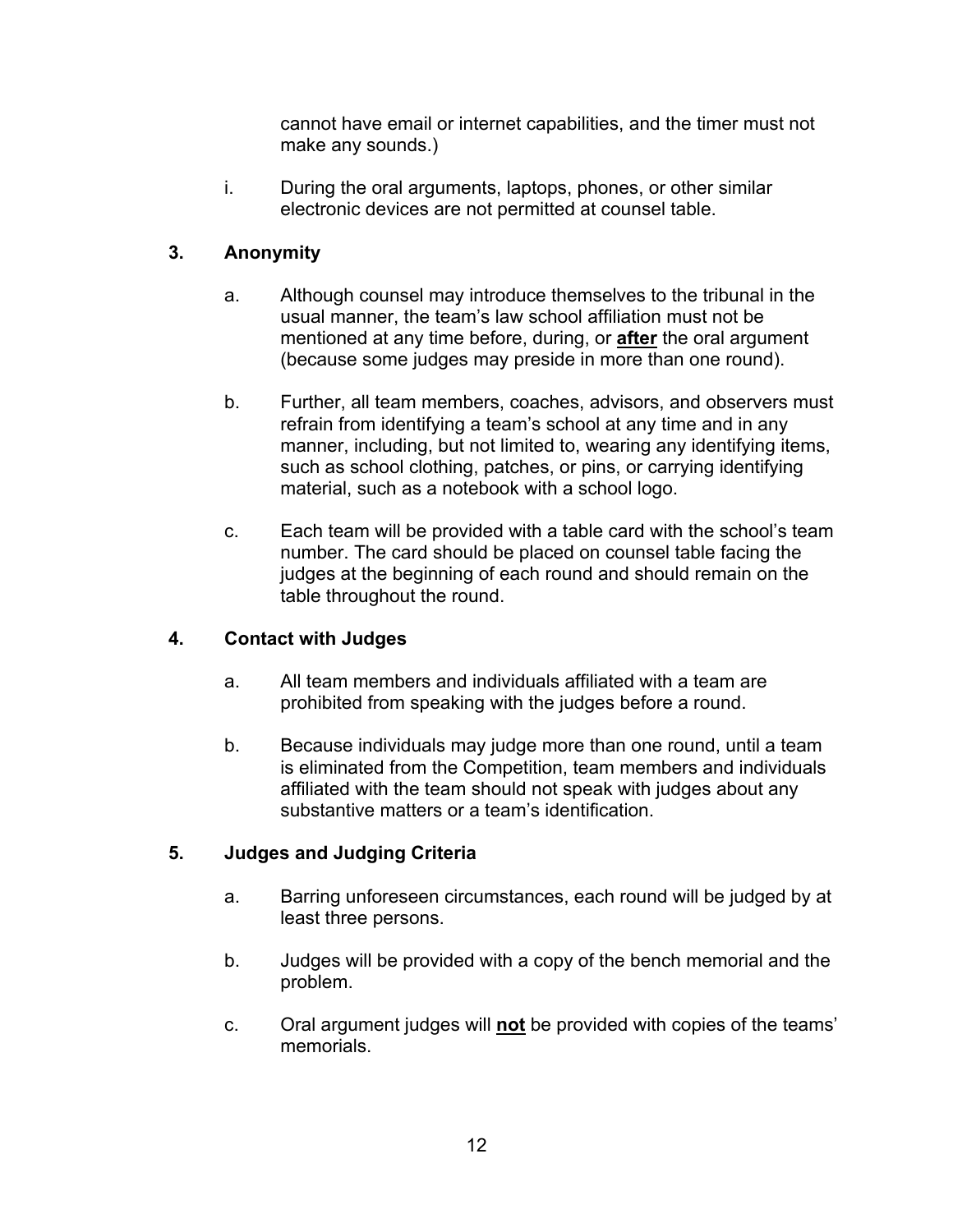- d. Each judge will score each participating team member; the judges' scores for that round will be averaged to determine the team's oralargument score for a round.
- e. Each judge will receive a grading form outlining the factors to be considered during the judging process; the grading form will also identify what excellent, average, and below average scores should be in each category.
- f. The factors to be considered include, but are not limited to, the following: organization and clarity; analysis and thoroughness; knowledge of facts and law; courtroom manner and style; ability to answer questions and control argument; persuasiveness; and professionalism. The minimum score on any individual oralist's argument will be 60.

# **6. Critiques**

Each judge will be requested to provide a short oral critique at the end of each round. Judges' scores for the oral arguments will be anonymized and emailed **after** the Competition (see Rule J(2) below). Each team will receive only its own oral argument scores; a team will not receive any other team's oral argument scores. It may take several weeks after the Competition for teams to receive their compiled oral argument scores.

### **7. Announcements**

- a. After all of the Preliminary Rounds have been completed, the eight teams advancing to the Quarterfinal Rounds will be announced.
- b. After the Quarterfinal Rounds have been completed, the four teams advancing to the Semifinal Rounds will be announced.
- c. After the conclusion of the Semifinal Rounds, the two teams advancing to the Championship Round will be announced.
- d. The winner of the Championship Round will be announced during the Awards Ceremony.

### **8. Stetson's Participation**

Stetson may not enter a team in the International Finals.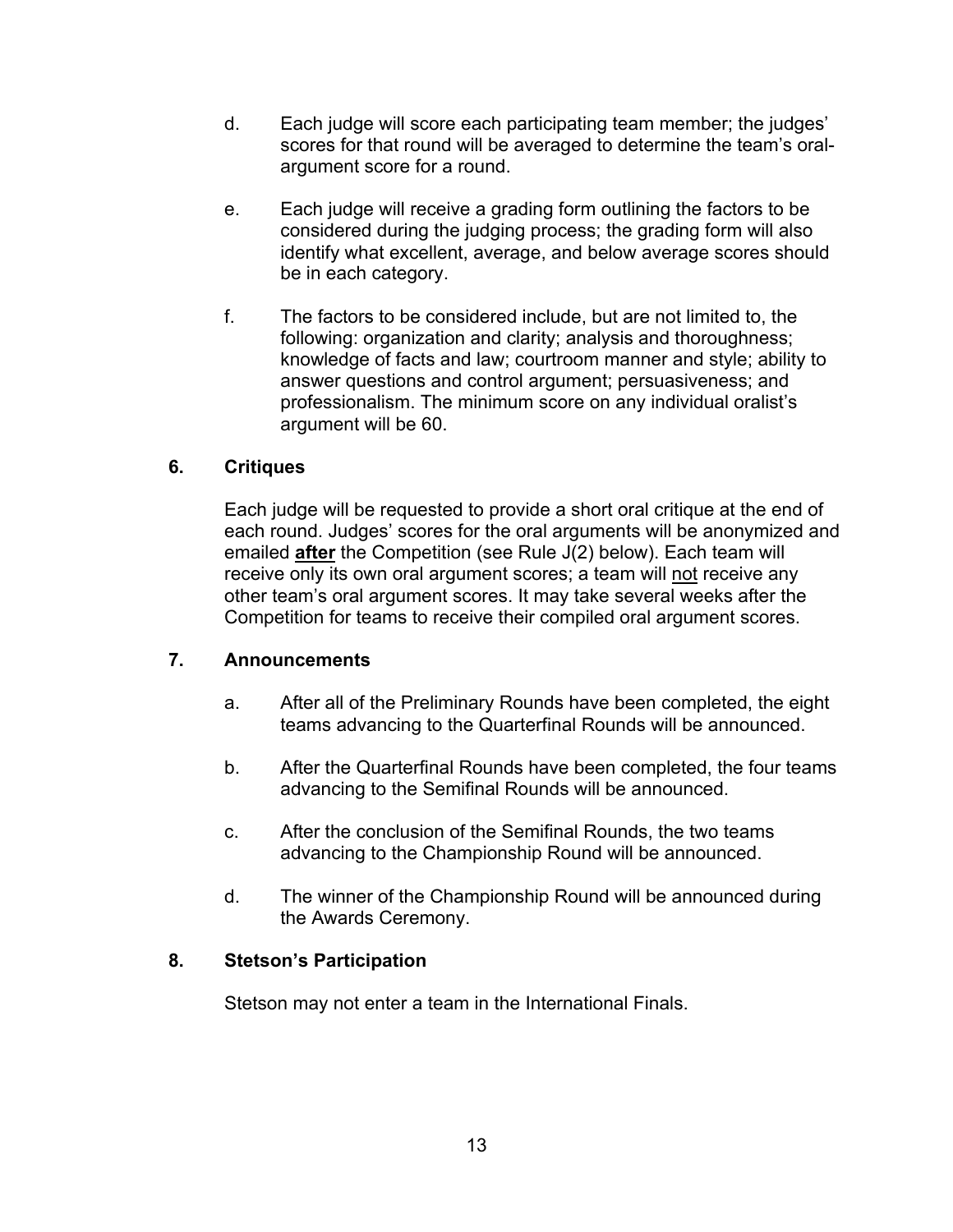### **9. English**

All oral arguments will be conducted in English. Judges may take into consideration that English is not a team's first language in scoring the competition.

### **10. Visual Aids**

Visual aids and other similar devices cannot be used during oral argument. No documents (cases, reports, etc.) may be handed to the judges.

### **G. SEQUENCE OF ORAL ROUNDS AND ADVANCEMENT AT THE INTERNATIONAL FINALS**

### **1. Preliminary Rounds**

.

- a. Four Preliminary Rounds will be held.
- b. Barring any unforeseen circumstances, each team will argue in each Preliminary Round.
- c. Each team will argue on- **and** off-memorial at least once in the Preliminary Rounds. This means that each team will represent the Applicant at least once during the Preliminary Rounds **and** will represent the Respondent at least once during the Preliminary Rounds.
- d. During the first and second Preliminary Rounds, teams will be power-protected based on memorial score (higher memorial scores compete against lower memorial scores).
- e. During the third and fourth Preliminary Rounds, teams will be power-matched based on their record in the first two or three Preliminary Rounds, respectively (highest-ranking team competes against second highest-ranking team, etc.). The Competition Committee may alter the power-matched rankings so that teams will not compete against any team more than once during the Preliminary Rounds.
- f. The schedules for the first two Preliminary Rounds will be available at the orientation meeting on Thursday, April 7. Since the third and fourth Preliminary Rounds are power-matched (see Rule G(1)(e) above), the schedule for the third and fourth Preliminary Rounds will be announced after the completion of the second Preliminary Round or the third Preliminary Round, respectively.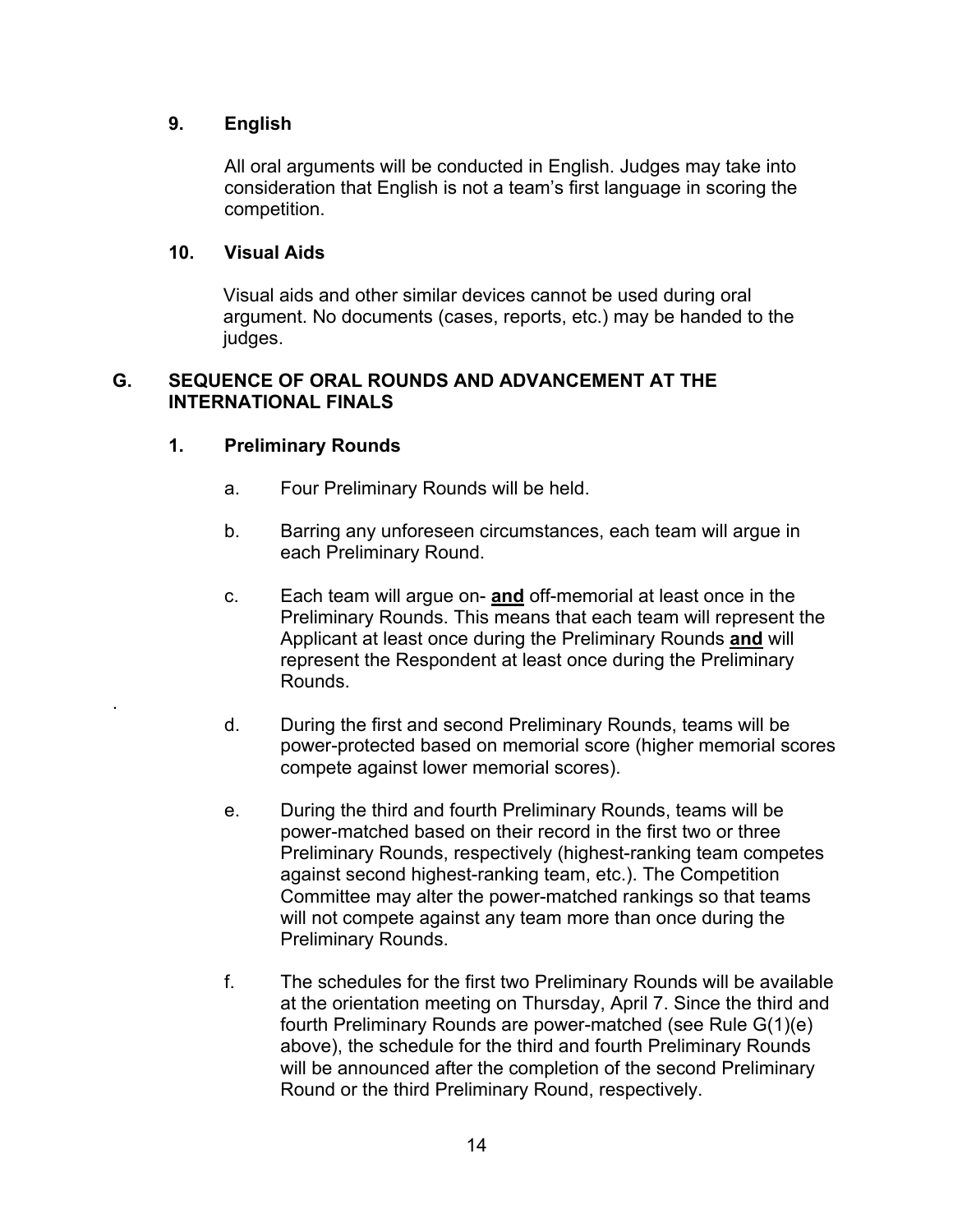- g. Each team will be scored on a combination of its average memorial score and average oral score (one-third memorial and two-thirds oral).
- h. Each team's score will be compared to its opponent's score in that round, and the differential determined.
- i. The teams with the best won-lost records will advance to the Quarterfinal Rounds.
- j. In the event of a tie in won-lost records, the team winning the highest percentage of judges' ballots during the four Preliminary Rounds will advance.
- k. If a tie occurs on the percentage of ballots won, the team with the highest positive point differential over its opponents during the four Preliminary Rounds will advance.
- l. The Competition Committee will not change pairings simply because teams from the same school are scheduled to argue against one another.
- m. The ranking of the teams, or bracket, stays the same after the conclusion of the Preliminary Rounds.

### **2. Quarterfinal Rounds**

- a. The eight highest-ranking teams from the Preliminary Rounds will advance to the Quarterfinal Rounds.
- b. The highest-ranking team will argue against the lowest-ranking team. The higher-ranking team will choose which side it wants to represent.
- c. Each team will be scored on a combination of its average memorial score and average oral score (25% memorial and 75% oral).
- d. Each team's score will be compared to its opponent's score in that round, and the winning team from that courtroom will advance. (Scores of teams in one room will not be compared to scores of teams in another room.)
- e. In the event of a tie, the team winning the highest percentage of judges' ballots will advance.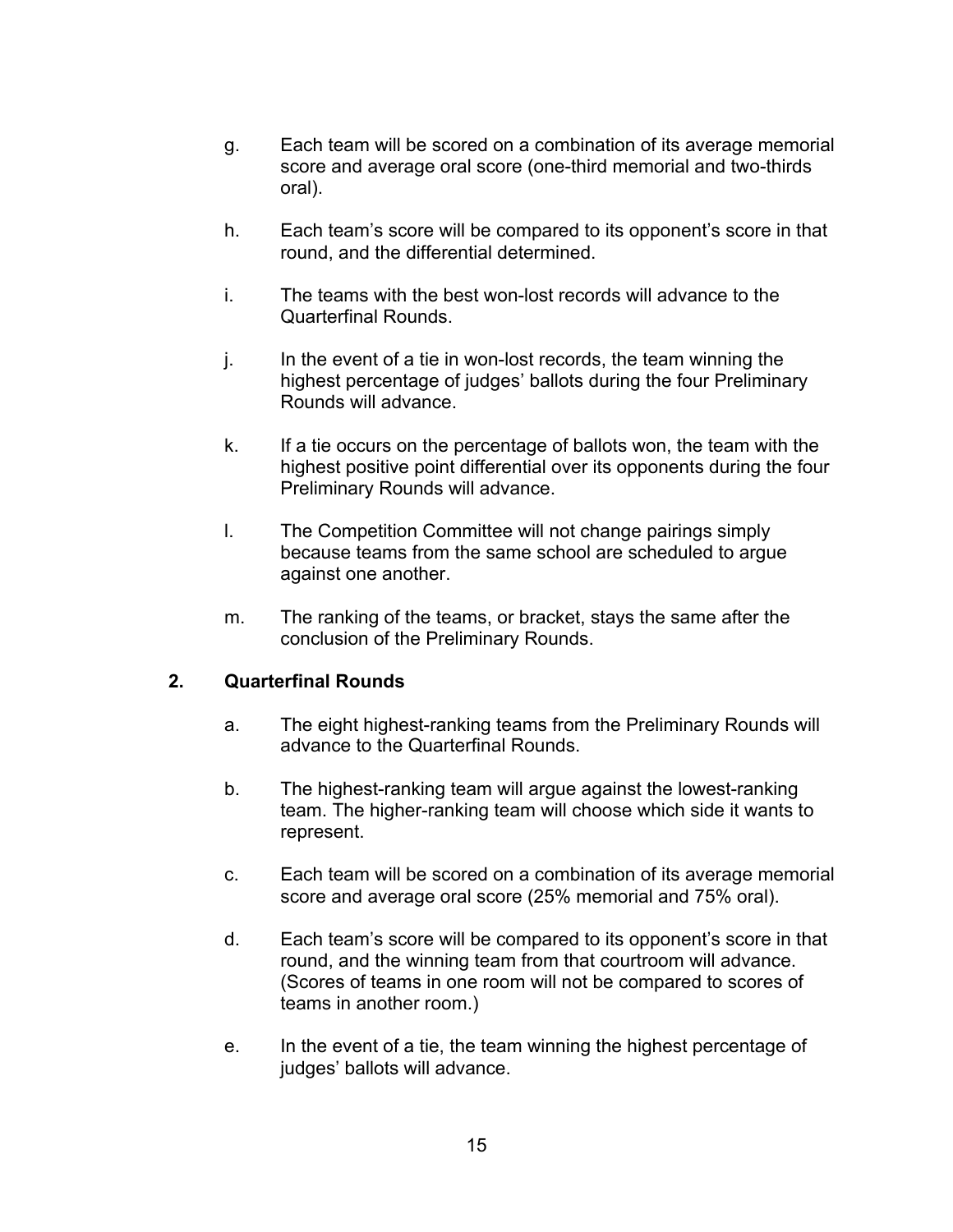- f. If a tie occurs on ballots, the team with the higher memorial score will advance.
- g. The top four winning teams will advance to the Semifinal Rounds, based on memorial scores and oral scores earned during the Quarterfinal Rounds. Advancement will be determined in the manner described above in subsections G(2)(c)–(f).

# **3. Semifinal Rounds**

- a. The four highest-ranking teams will advance to the Semifinal Rounds.
- b. The highest-ranking team will argue against the lowest-ranking team. The higher-ranking team will choose which side to represent.
- c. Each team will be scored on a combination of its average memorial score and average oral score (10% memorial and 90% oral).
- d. Each team's score will be compared to its opponent's score in that round, and the winning team in that courtroom will advance. (Scores of teams in one courtroom will not be compared to scores of teams in another courtroom.)
- e. In the event of a tie, the team winning the highest percentage of judges' ballots will advance.
- f. If a tie occurs on ballots, the team with the higher memorial score will advance.
- g. The two highest-ranking teams will advance to the Championship Round, based on memorial scores and oral scores earned during the Semifinal Rounds. Advancement will be determined in the manner described in subsections G(3)(c)–(f) above.

# **4. Championship Round**

- a. The top two highest-ranking teams will meet in the Championship Round. The higher-ranking team will choose which side to represent.
- b. The winner of the Championship Round will be determined solely on the basis of oral presentation in the Championship Round. The judges will caucus to determine the winning team and the best oralist in the Championship Round. The judges are not obligated to use score sheets.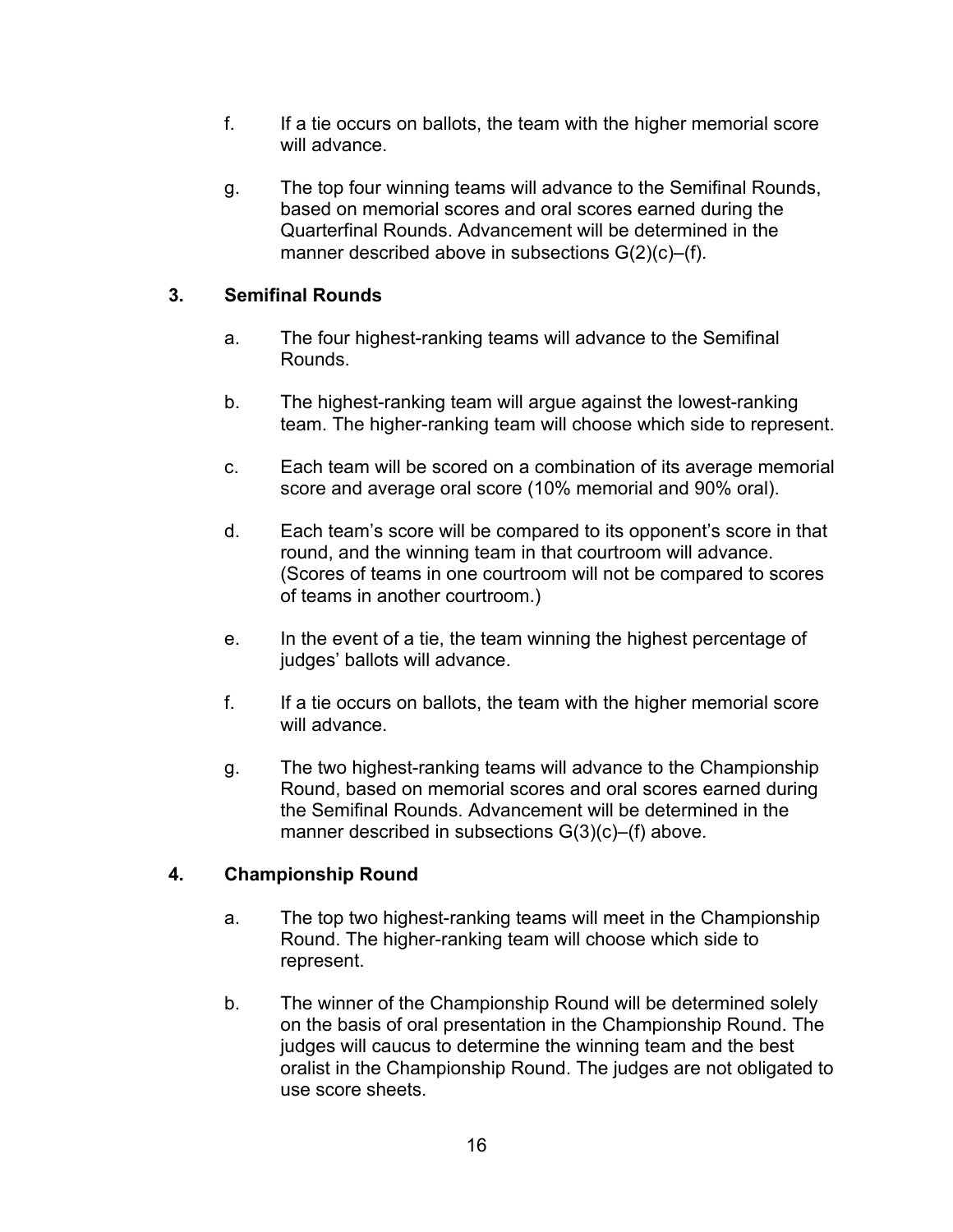c. The winner of the Championship Round will be designated the Competition Champion.

# **H. OUTSIDE ASSISTANCE**

### **1. Assistance on Memorials**

- a. A team may receive only the following assistance on the memorial:
	- (1) Team members may discuss with their coach and with others affiliated with their school (as long as other rules contained herein are not violated) general principles of international environmental law.
	- (2) The coach may provide general guidance on the overall organization of the brief but cannot assist with the actual writing and cannot edit the paper or correct citation format.
	- (3) Teams for which English is a second language may seek assistance within their schools regarding English grammar and spelling.
- b. A team may hold practice oral rounds before its memorial is submitted to the Competition Committee or to a regional or national round.

### **2. Affidavit**

- a. Each team member must sign a copy of the affidavit, which must be submitted with the original memorial to the Competition Committee.
- b. By signing the affidavit and submitting a memorial to the Competition Committee, each team member certifies that the memorial has been prepared in accordance with the Competition rules and that it represents the work product solely of such team's members.
- c. A blank affidavit is attached as Addendum A.

# **3. Assistance on Oral Argument**

A team may be assisted in the preparation of its oral argument, except as limited by Rule H(4) below.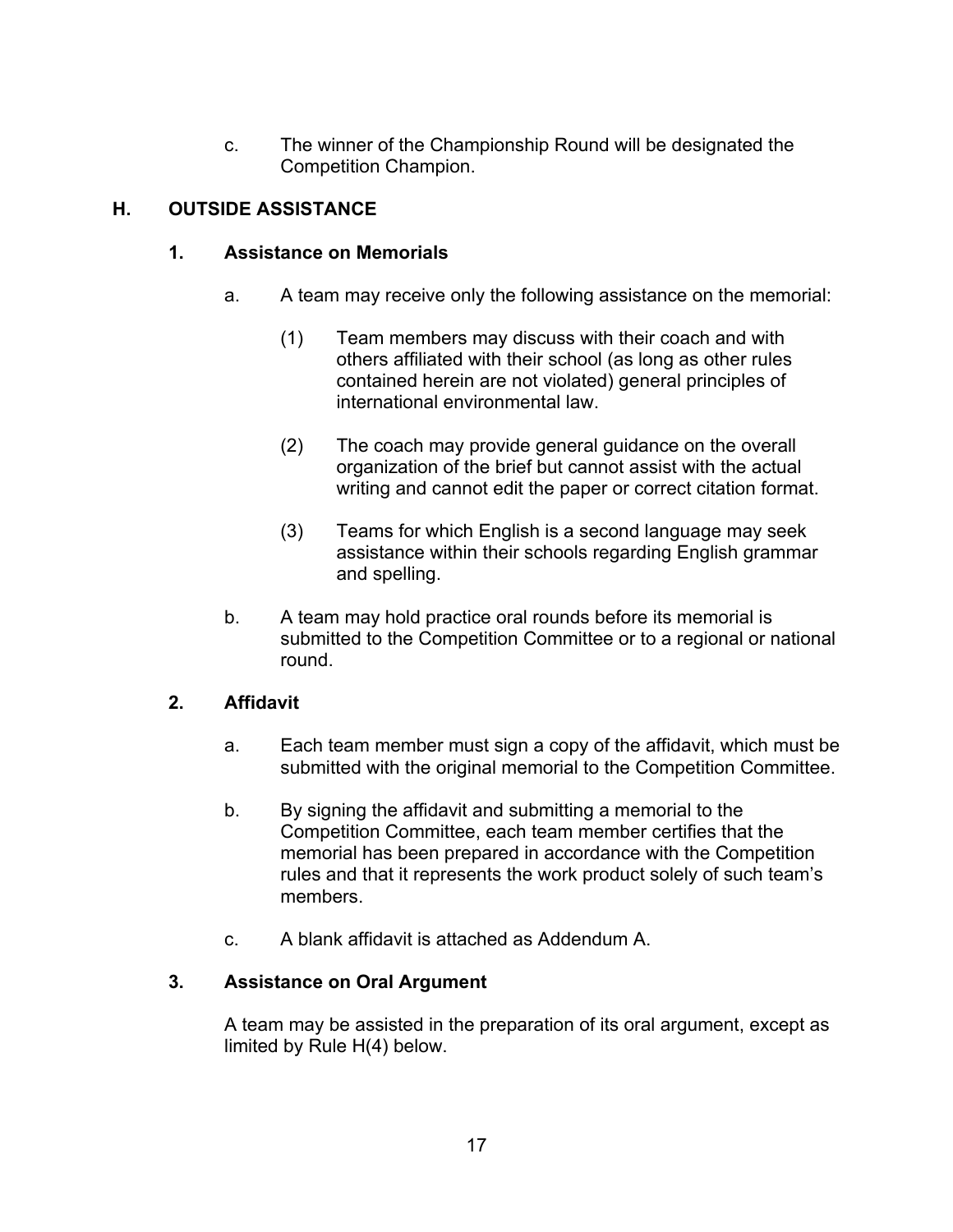# **4. No Collaboration with Other Teams**

- a. No member or coach of any team still eligible to participate or actually participating in the Competition may attend any practice or argument of another team or receive information from any person who has attended such practice or argument.
- b. In addition, while a team is still active in the Competition, no team member, coach, or other affiliated person may "scout" other active teams.
- c. If a school sends two teams, and one team is eliminated but the other is still active, both teams will then be treated as one team, for purposes of this rule only.

# **I. CHALLENGES AND DISPUTE RESOLUTION**

### **1. Memorials and Pre-Oral Argument Challenges**

- a. Any complaint or challenge related to a memorial or any other preoral argument matter must be submitted in writing to the Competition Committee no later than ten days after the memorials have been posted on the Competition website.
- b. Should the allegedly offensive conduct occur after that time, the complaint should be submitted within twenty-four hours of its discovery.
- c. The complaint or challenge should be directed to the Competition Committee and should specify in as much detail as possible the nature of the complaint or challenge. No other person should be copied on the complaint or challenge.
- d. After reviewing the complaint or challenge, the Competition Committee will, if necessary, contact other affected teams and issue a ruling.
- e. The ruling of the Competition Committee will be final and cannot be appealed.

# **2. Oral Arguments and Other Competition Challenges**

a. Complaints or challenges concerning any oral argument or conduct during the Competition must be reported to the Competition Committee within ten minutes of the conclusion of the round in which the allegedly offensive conduct occurs.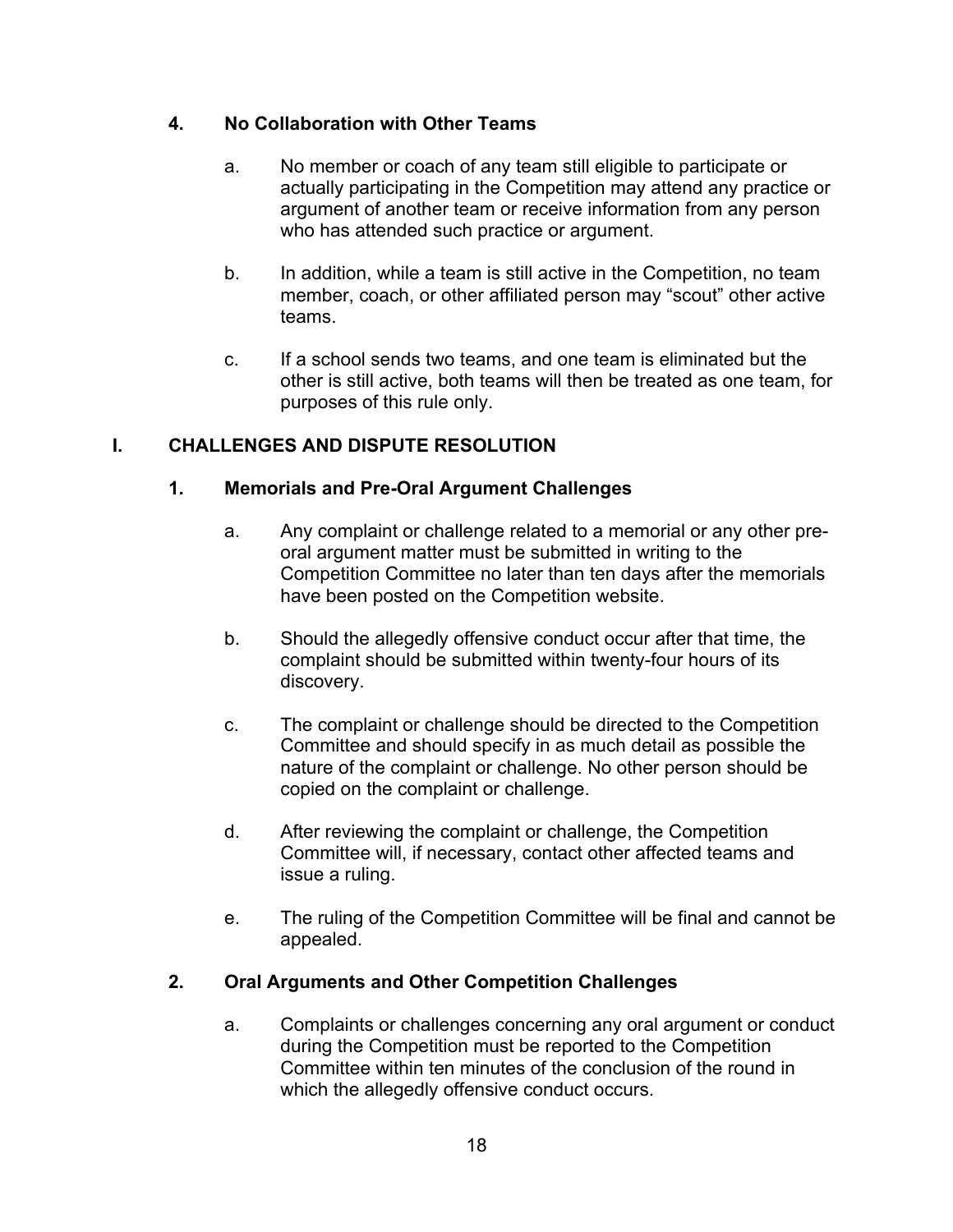- b. Conclusion of the round, for purposes of this rule, will be the end of the Applicant's rebuttal period.
- c. Complaints or challenges that occur during the Competition that do not relate to a particular oral argument should be reported to the Competition Committee as soon as possible, but in no event later than fifteen minutes before the next scheduled oral argument round.

### **3. Conflicts of Interest**

A judge's alleged conflict of interest should be reported to the Competition Committee before that particular round commences. Otherwise, the conflict is deemed waived.

#### **4. Penalties**

Penalties may range from warnings, to point deductions, to disqualification, depending on the nature and severity of the offense. Multiple offenses by a single team will warrant more severe penalties.

#### **5. Waiver**

Failure to comply with the procedures in this section will waive the complaint or challenge.

### **J. MISCELLANEOUS**

### **1. Use of Problem**

The problem for this Competition may be used by participating schools for intra-school competitions only with the approval of the relevant regional or national round coordinator and upon notice to the Competition Committee. The Competition Committee has granted permission for the problem to be used in the regional or national rounds in Africa, East Asia, Southeast Asia, Europe, Ireland, India, Latin America, and North America to select teams to participate in the International Finals.

#### **2. Scores**

Scores will not be made available, either orally or in writing, until the Competition is completed. The Competition Committee will provide the oral argument scores, the memorial rankings by quartile, and a list of memorial judges' comments (if any are provided) to each team's designated representative via email after the Competition is completed. It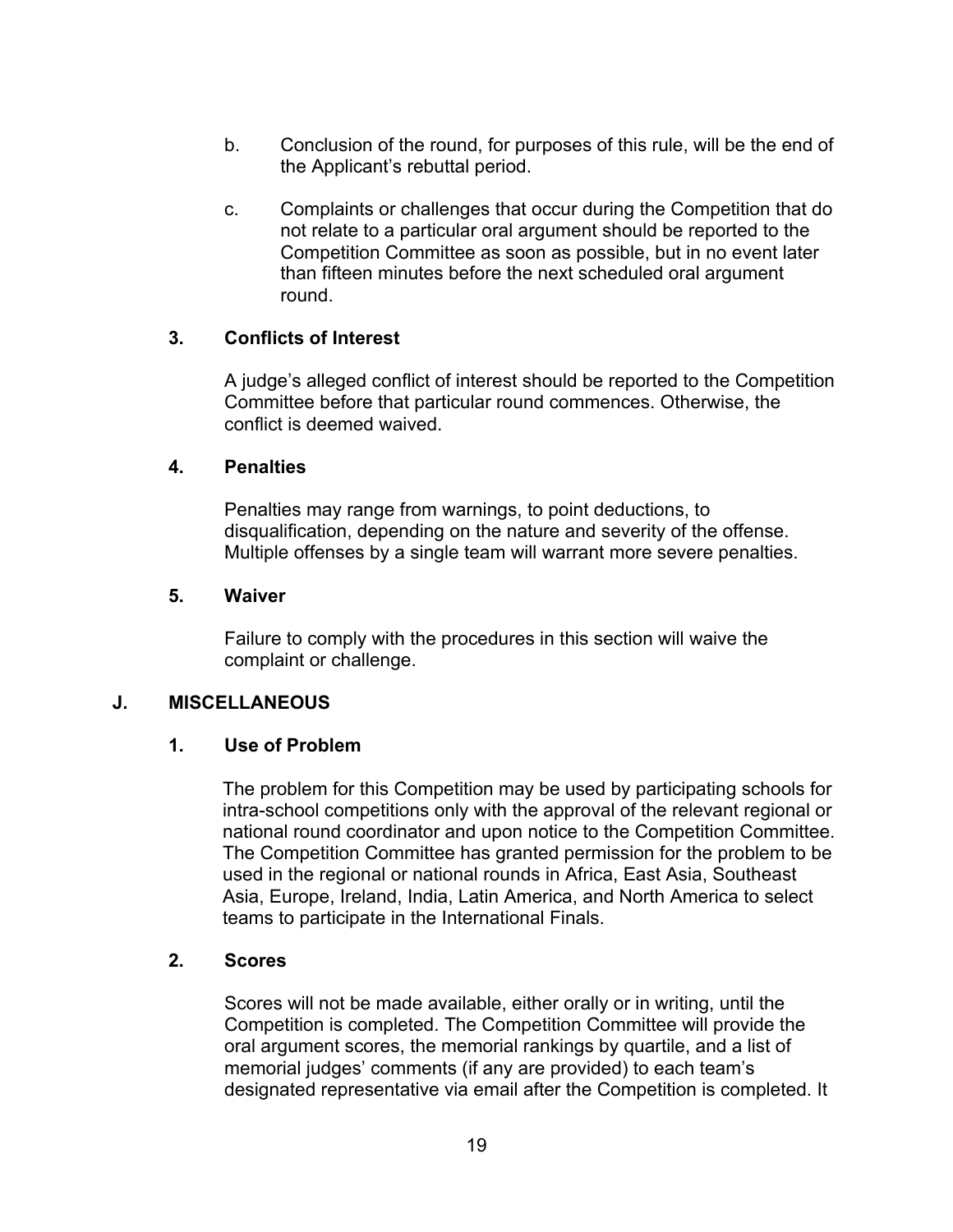may take several weeks for the Competition Committee to compile the scores and email each team.

### **3. Professionalism**

All teams should conduct themselves ethically and with professionalism.

### **4. Costs**

All costs associated with the Competition will be borne by the schools of individual team members or by individual team members. Stetson will not reimburse participants for costs associated with the Competition. Teams may seek grants or other financial assistance from law firms or other entities.

### **5. Fees**

Each team advancing to the International Finals must pay a registration fee by check, wire transfer, or credit card by March 11, 2022. Checks should be payable to "Stetson University College of Law" and mailed to:

> International Environmental Moot Court Competition Attn: Professor Roy Gardner Stetson University College of Law 1401 61st Street South Gulfport, Florida 33707

For wire transfer or credit card information, email Rob Ratkiewicz, Associate Director of Business Operations, Stetson University College of Law, at ratkiewicz@law.stetson.edu. The amount due per team will be as follows:

> Schedule I – United States \$400 per team

Schedule II – Australia, Canada, Ireland, New Zealand, United Kingdom \$300 per team

Schedule III – East Asian Regional Rounds, Southeast Asian Regional Rounds \$200 per team

Schedule IV – All others \$100 per team